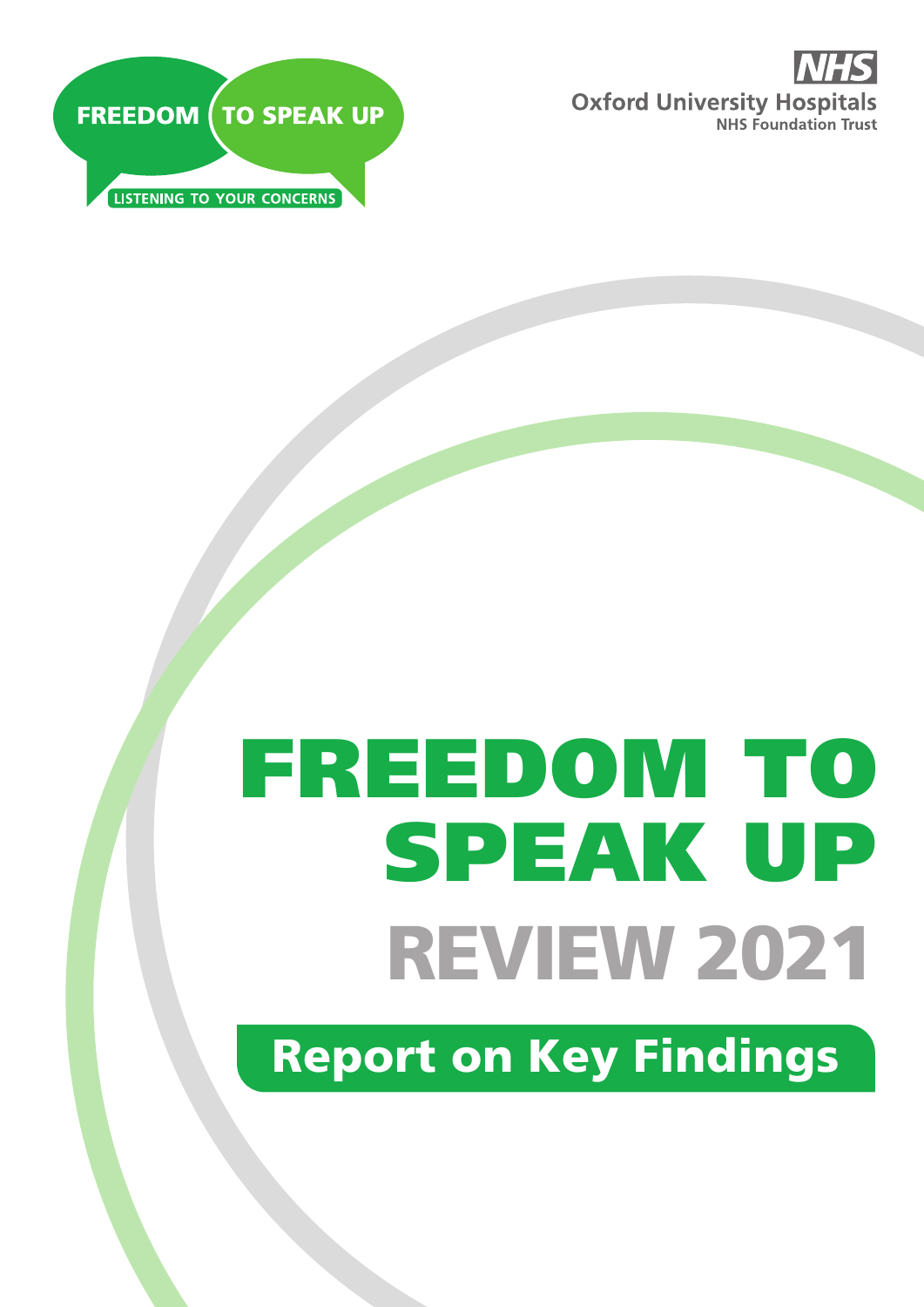# Introduction

This report summarises the key themes and issues that have emerged from engagement with staff during July 2021, and further informationgathering undertaken in August, as part of a review of the Freedom to Speak Up [FtSU] service at the Trust.

It includes an assessment of the current Freedom to Speak Up culture at OUH, as reflected in the FtSU Index score, and provides an overview of what we have learned from how the FtSU service is operated at some other trusts.

Staff were invited to have their say on the Freedom to Speak Up ser in a variety of ways, including through an online Survey, Listening Events and Focus Groups.

Staff told us about what they thought was working well, and made suggestions about what might be done better.

The key themes identified are representative of views expressed by who engaged with the review.

#### Current OUH Freedom to Speak Up Strategy

#### VISION:

*'To promote and ultimately create an open and transparent culture where every member of staff can and should speak up safely, action is taken so the concern is resolved and our patients ultimately benefit'.*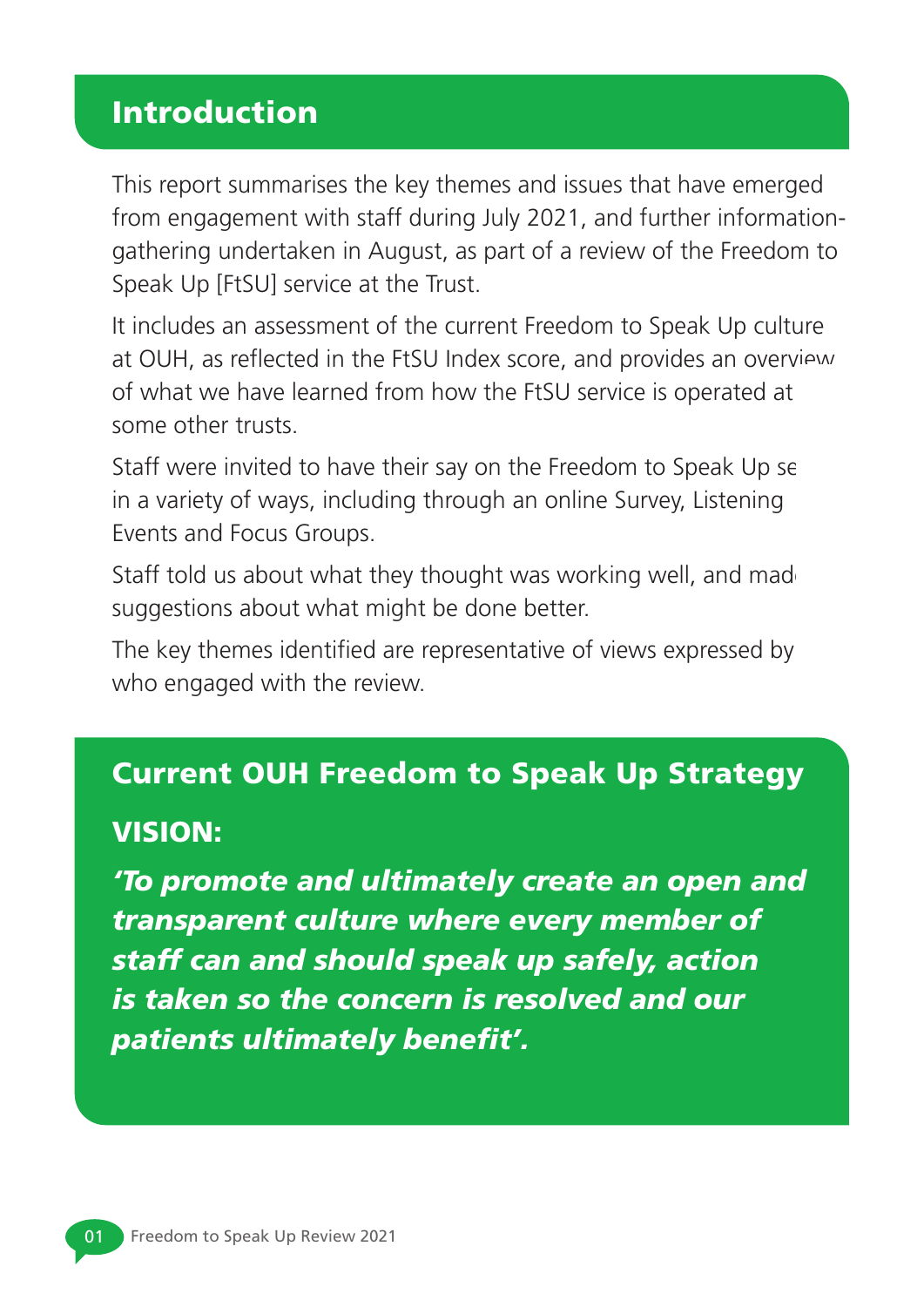# National Guardian Freedom to Speak Up

The Office of the **National Guardian Freedom to Speak Up** encourages staff to Speak Up about

**'***Anything that gets in the way of patient care***'**

> **'***Anything that affects working life***'**

# #SpeakUpListenUpFollowUp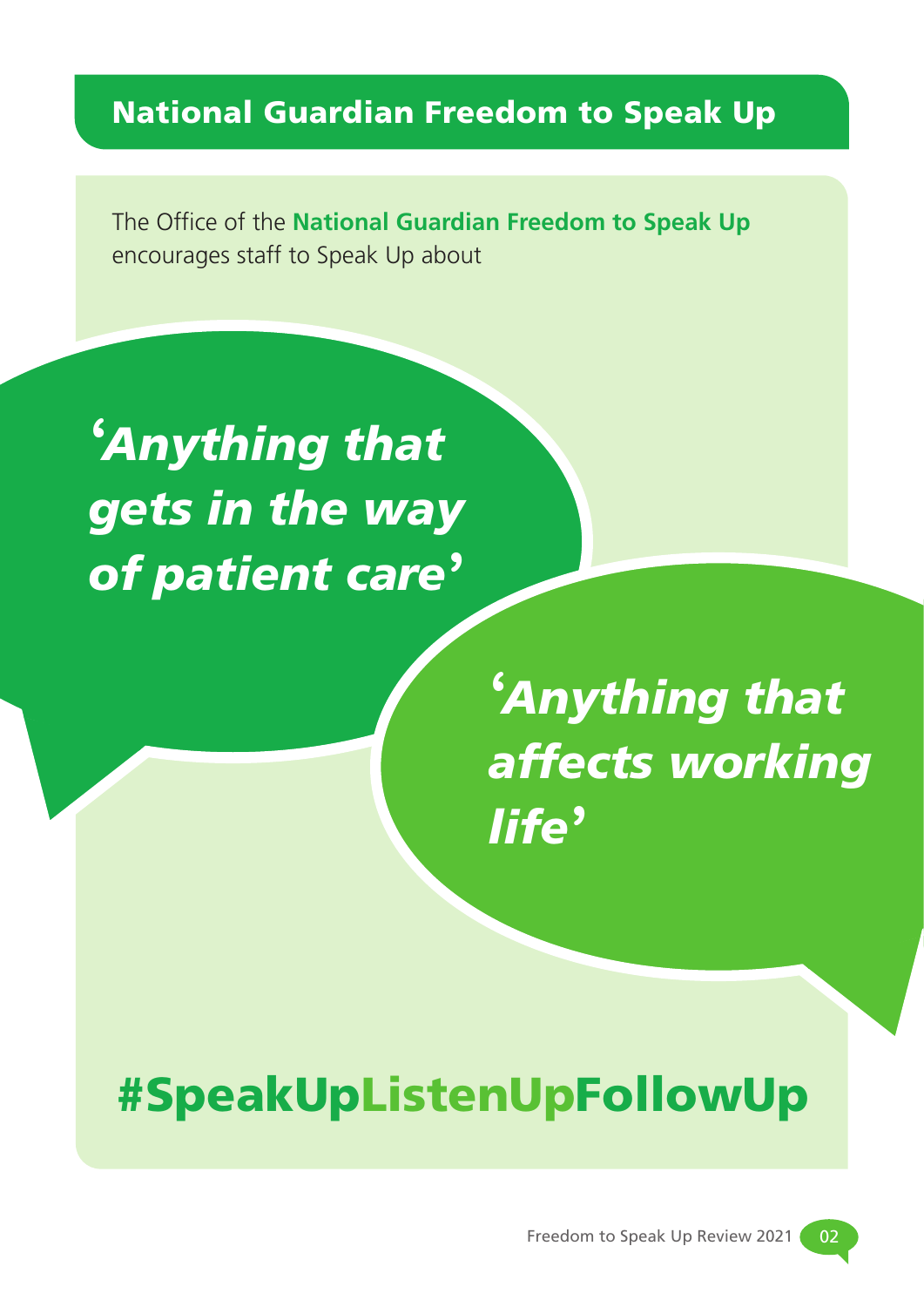# Assessing the Speaking Up culture

The key metric for organisations to assess their Speaking Up culture is the FtSU Index, which is published annually by the National Guardian's Office [NGO].

The **FtSU Index Report 2021** shows incremental improvement in the OUH FtSU Index score since 2018. For the last two years, the overall OUH score has been very slightly higher than the national average.

|                                           | 2018   | -2019 -     | -2020 |
|-------------------------------------------|--------|-------------|-------|
| FtSU Index Report 2021 - National average | 78%    | 78.7% 79.2% |       |
| <b>OUH overall, average score</b>         | $77\%$ | 79.5%       | 80.3% |

The FtSU Index is based on the percentage of staff who "agree" or "strongly agree" with four of the questions in the **NHS Staff Survey 2020**, and the NGO publishes the overall, **average score for each trust**.

Looking in more detail at the OUH responses to each of the four questions in the NHS Survey, OUH performance is at or around the national average, with room to improve to match the best performing trusts.

### **If you were concerned about unsafe clinical practice, would you know how to report it? (Q17a)**

|                                                       | $2018$ 2019 |             | 2020                     |
|-------------------------------------------------------|-------------|-------------|--------------------------|
| FtSU Index Report 2021 - National average 94.8% 94.7% |             |             | 94.9%                    |
| Highest and lowest performers                         |             |             | Best: 98.6% Worst: 91.3% |
| <b>OUH Staff Survey 2020 Result</b>                   |             | 93.3% 93.9% | 94.5%                    |

#### **Does your organisation encourage you to report errors, near misses or incidents? (Q16b)**

|                                                       | 2018 2019 |             | 2020                     |
|-------------------------------------------------------|-----------|-------------|--------------------------|
| FtSU Index Report 2021 - National average 88.1% 88.4% |           |             | 88.3%                    |
| Highest and lowest performers                         |           |             | Best: 95.1% Worst: 77.3% |
| <b>OUH Staff Survey 2020 Result</b>                   |           | 87.2% 89.2% | 89.8%                    |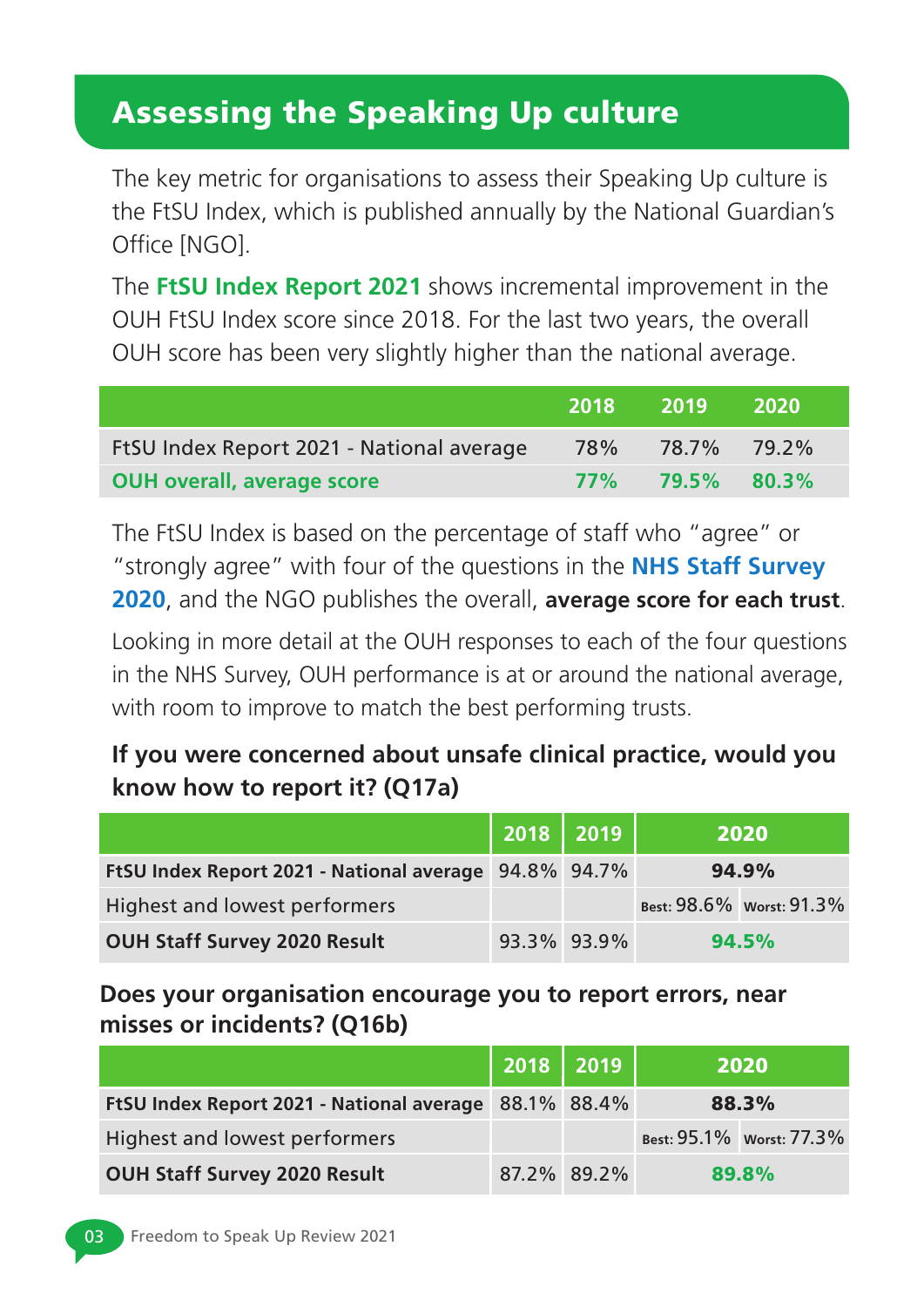# Assessing the Speaking Up culture

**Would you feel secure raising concerns about unsafe clinical practice? (Q17b)**

|                                                       | 2018   2019  | 2020                     |
|-------------------------------------------------------|--------------|--------------------------|
| FtSU Index Report 2021 - National average 70.7% 71.7% |              | 72.5%                    |
| Highest and lowest performers                         |              | Best: 83.7% Worst: 58.0% |
| OUH Staff Survey 2020 Result                          | 67.9% 71.75% | 72.6%                    |

**Does your organisation treat staff involved in an error, near miss or incident fairly? (Q16a)**

|                                                              | $2018$ 2019 |             | 2020                     |
|--------------------------------------------------------------|-------------|-------------|--------------------------|
| <b>FtSU Index Report 2021 - National average 58.3% 59.7%</b> |             |             | 60.9%                    |
| Highest and lowest performers                                |             |             | Best: 74.1% Worst: 36.9% |
| <b>OUH Staff Survey 2020 Result</b>                          |             | 58.7% 64.1% | 65.2%                    |

In 2020, for the first time, the NHS Staff Survey included an additional question. Although the FtSU Index Report 2021 did not reflect the responses to this question (to enable comparability to previous years), the National Guardian's Office [NGO] welcomed its inclusion, and has indicated it will be looked at in more depth in a future report. OUH responses to this question were slightly better than the national average, with room to improve to match the best performing trusts.

### **Do you feel safe to speak up about anything that concerns you in the organisation? (Q18f)**

|                                           |  | 2020                     |
|-------------------------------------------|--|--------------------------|
| FtSU Index Report 2021 - National average |  | 65.6%                    |
| Highest and lowest performers             |  | Best: 78.3% Worst: 43.7% |
| <b>OUH Staff Survey 2020 Result</b>       |  | 68.2%                    |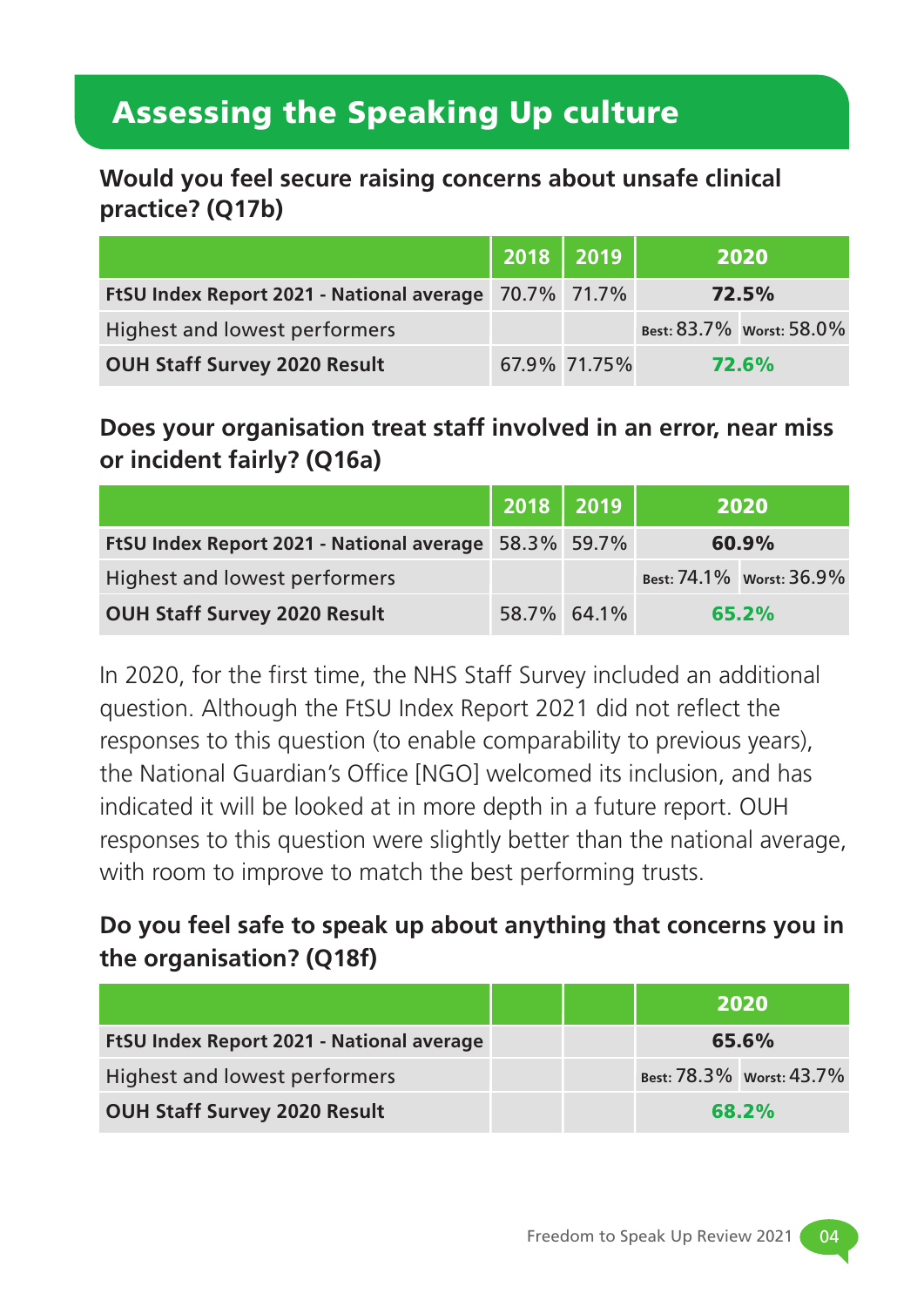# What's working well?

Responses to the Survey, and contributions made at staff engagement events held throughout July 2021, indicate that staff feel that the things that are working well include the following.

| Having clear points of contact, and<br>a choice of who to contact<br>Providing open access through FtSU<br>'Roadshows' (pre-pandemic) | All the FtSU staff are<br>very approachable and<br>dedicated                                                                                  |
|---------------------------------------------------------------------------------------------------------------------------------------|-----------------------------------------------------------------------------------------------------------------------------------------------|
| Having supportive Staff Networks                                                                                                      | I find that colleagues feel<br>comfortable speaking within<br><b>BAME Network meetings</b>                                                    |
| Sustaining 'COVID-safe' opportunities<br>for access and contact when<br>face-to-face contact is not possible                          | The FtSU virtual events<br>have been fantastic. A great<br>opportunity to share verbally<br>and via chat function                             |
| When someone is well-supported,<br>it can really make a difference                                                                    | I was very well-supported<br>by the FtSU team so I would<br>feel able to raise any future<br>concerns                                         |
| Linking with and using processes<br>that work well, e.g. clinical incident<br>reporting and investigation                             | It's easy to raise clinical<br>concerns because there's a<br>clear process                                                                    |
| When the culture of a team is<br>supportive, it's likely to encourage<br>staff to speak up                                            | I always feel I can speak up if<br>needed because [in my current<br>team] the culture is already<br>very transparent and non-<br>hierarchical |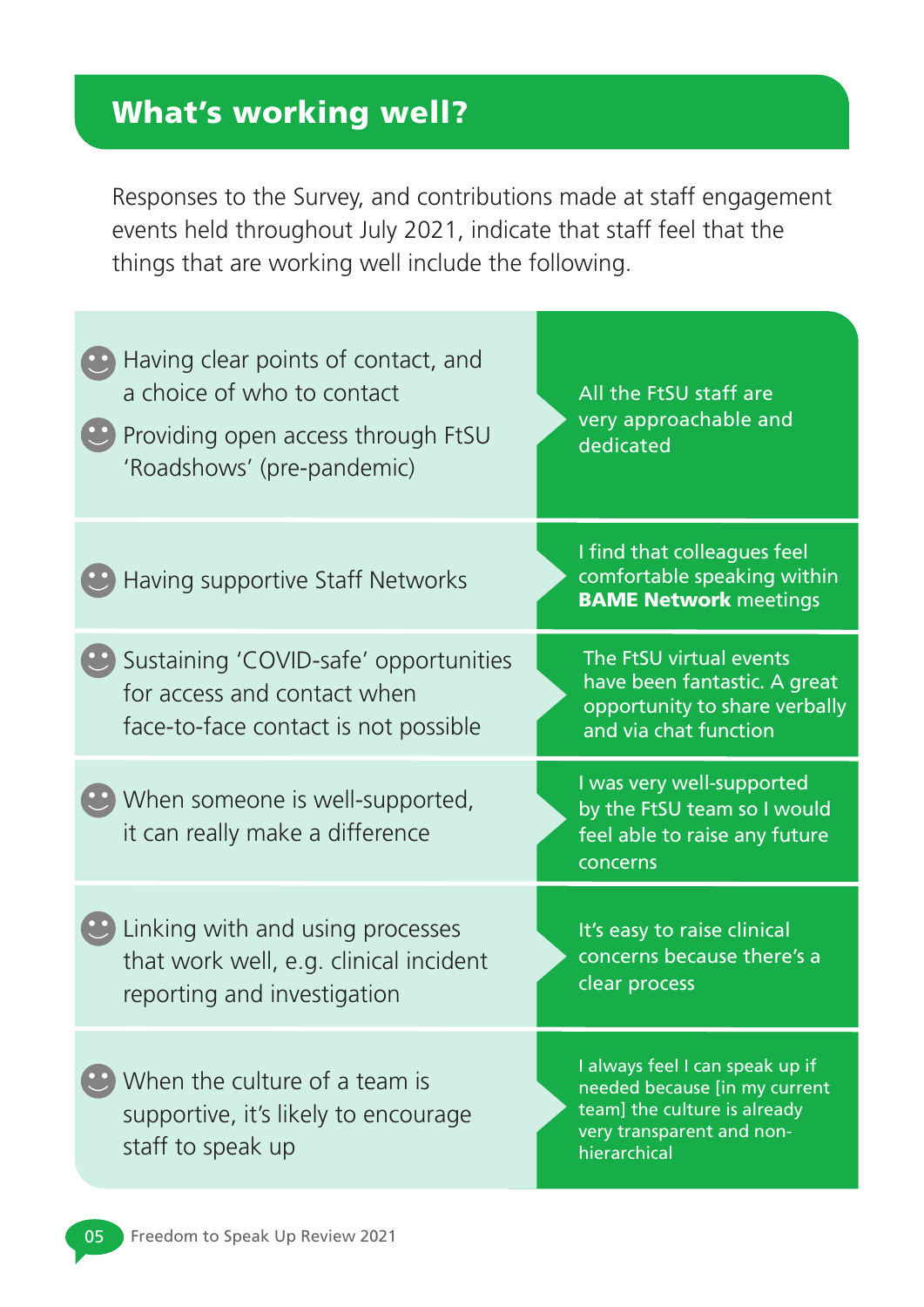# What did staff say could be improved?

| Many spoke of the need to <b>clarify the</b><br>process/(processes).                                                                                                                                                                                                                                  | People can be confused<br>about the process and may<br>be worried about where it<br>will go.                                                                                           |
|-------------------------------------------------------------------------------------------------------------------------------------------------------------------------------------------------------------------------------------------------------------------------------------------------------|----------------------------------------------------------------------------------------------------------------------------------------------------------------------------------------|
| There are evidently some misunderstandings<br>about the role of the FtSU Guardian, and wide<br>team. People asked us to clearly explain the<br>role of the FtSU Guardian and team.                                                                                                                    | Sometimes need 'fresh<br>eyes', and advice on the<br>right route to tackle a<br>concern.                                                                                               |
| Many people emphasised the need to<br>understand the organisational context<br>within which the FtSU service operates;<br>to be clear about who is responsible for<br>addressing concerns raised.                                                                                                     | We need line management<br>to be equipped and<br>empowered in dealing with<br>issues as they arise, before<br>they escalate further.                                                   |
| It was recognised that lack of clarity about the<br>FtSU process, and misunderstandings about<br>the role of the FtSU Guardian, could lead to<br>FtSU failing to meet the expectations of staff.<br>Many stressed how important it is to <b>manage</b><br>realistic expectations of the FtSU service. | I do think there are huge<br>discrepancies in what staff<br>understand the purpose of<br>FtSU to be and what they<br>can expect of it. Setting<br>expectations is really<br>important. |
| Many said how important it was to <b>provide</b><br>support for staff; both for those who speak<br>up to raise a concern, and for anyone about<br>whom a concern has been raised.                                                                                                                     | Managers should be<br>trained in openness and<br>transparency [and to]<br>appreciate the impact of<br>behaviour on others.                                                             |

Many staff feel it is important to address the key themes identified above, so as to achieve the overarching aim of instilling in all staff the necessary trust and confidence to speak up, if they have a concern. Staff can and should speak up through a variety of channels, not just FtSU. The FtSU team does not undertake investigations, and is not responsible for the ultimate outcome of action taken to address concerns raised. However, as guardians and champions of the freedom to speak up, the FtSU team is responsible for ensuring that the freedom can be exercised effectively by all staff.

I believe that the key to instilling confidence in the service is the feeling that concerns are effectively addressed.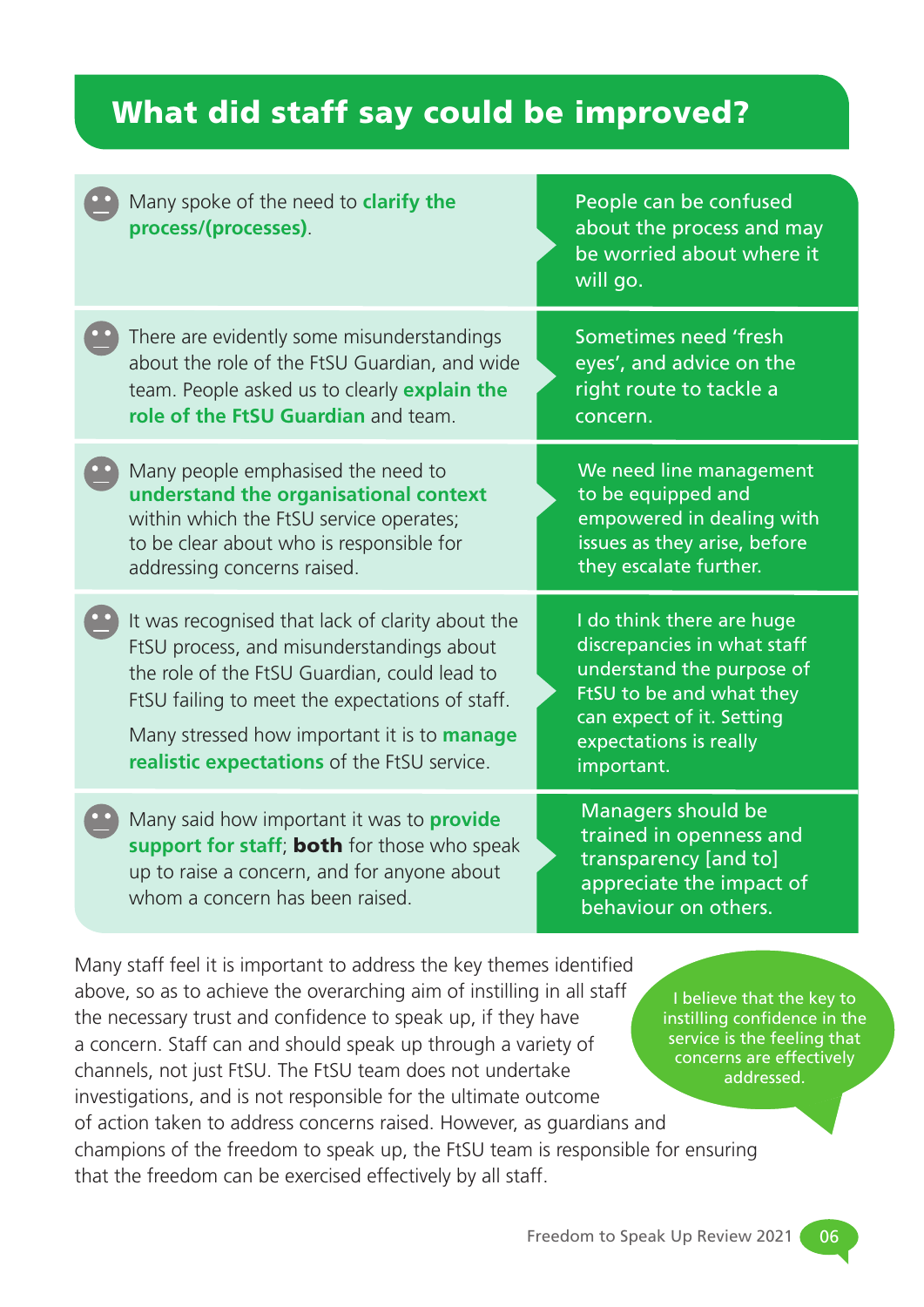# Next steps for consideration

| To clarify the<br>process/(processes)                                                                                                           | <b>PROPOSAL:</b> To co-produce a guide which<br>the FtSU team will deploy to signpost staff<br>through the variety of processes that are<br>available to address concerns raised.                                                                                                                                           |
|-------------------------------------------------------------------------------------------------------------------------------------------------|-----------------------------------------------------------------------------------------------------------------------------------------------------------------------------------------------------------------------------------------------------------------------------------------------------------------------------|
| To clearly explain<br>the role of the FtSU<br><b>Guardian</b> and team                                                                          | PROPOSAL: To build on engagement and<br>communications with staff during the<br>FtSU Review 2021, and throughout Speak Up<br>Month 2021; continuing to raise awareness of<br>Freedom to Speak Up, and clarifying the role<br>of the FtSU team.                                                                              |
| To inform better<br>understanding of<br>the organisational<br>context in which<br>concerns may be raised                                        | <b>PROPOSAL:</b> To co-produce guidance specifying<br>the allocation of responsibility for taking<br>action to address concerns raised, depending<br>upon the nature of the matter to which a<br>concern relates.                                                                                                           |
| To help manage<br>realistic expectations<br>of the Freedom to<br>Speak Up service                                                               | <b>PROPOSAL:</b> To inform staff as to what may<br>reasonably be expected of the FtSU service,<br>including through making available on My<br>Learning Hub training modules developed by<br><b>Health Education England and the NGO:</b><br>Module 1: "Speak Up" (for all staff)<br>Module 2: "Listen Up" (for all leaders) |
| To provide support<br>for staff both for those<br>who speak up to raise a<br>concern, and for anyone<br>about whom a concern has<br>been raised | PROPOSAL: To seek to develop a network of<br>Local Guardians and Champions in support of the<br>Lead FtSU Guardian, linked to existing networks/<br>other mechanisms as appropriate.<br>PROPOSAL: To ensure that the capability and<br>capacity of the FtSU Guardian and team are<br>sufficient to meet the needs of staff. |
| To demonstrate that<br>concerns are being<br>addressed effectively                                                                              | PROPOSAL: To consider including anonymised<br>case studies in FtSU Annual Report (and mid-year<br>report, where possible), to illustrate outcome of<br>concerns raised.                                                                                                                                                     |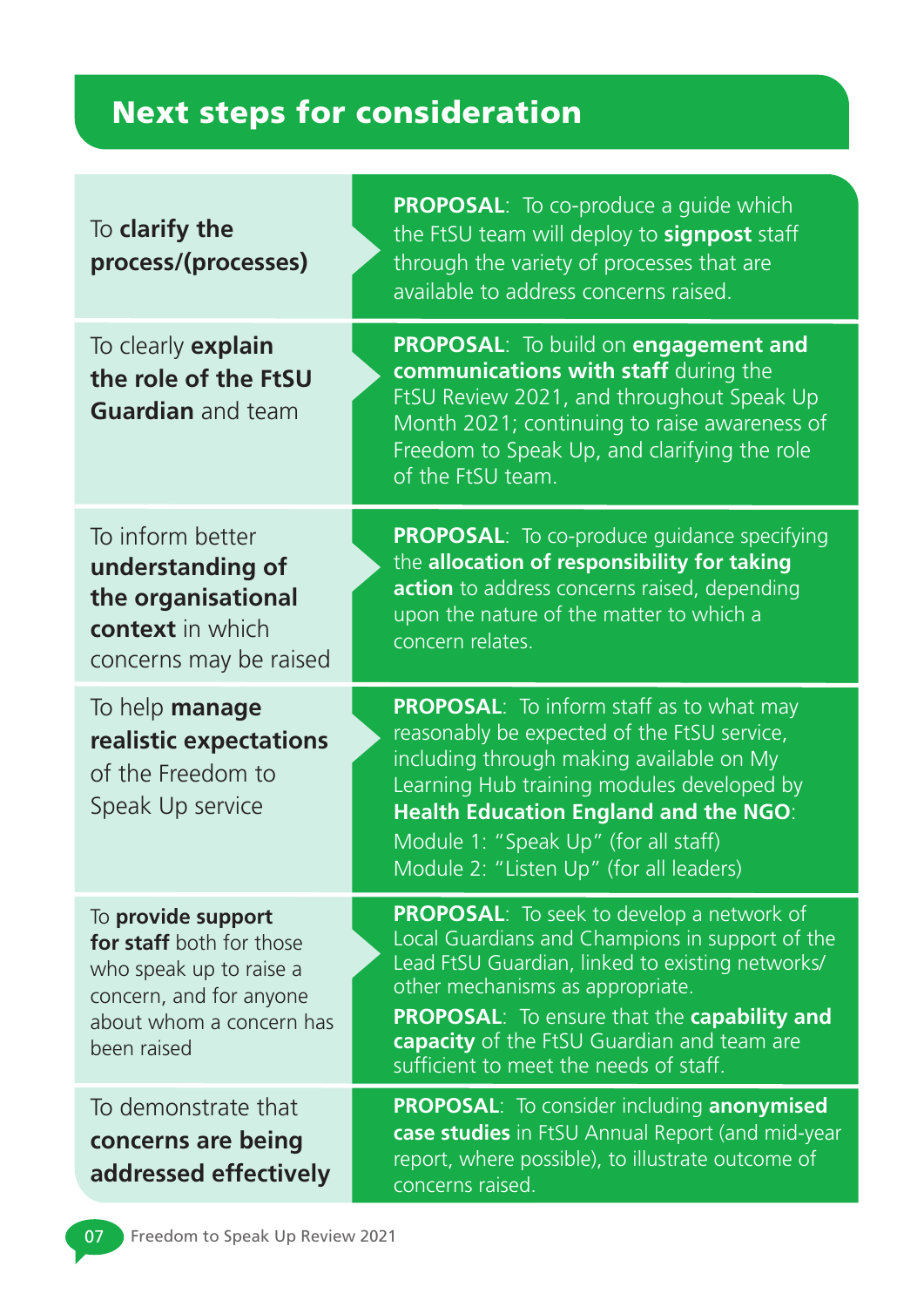# How did staff engage and have their say?

The Review was supported by a full internal Communications and Staff Engagement Plan, developed under the leadership of the Director of Communications, the main elements of which are described in further detail below. A dedicated inbox was setup to receive any comments made by email to **FtSUReview@ouh.nhs.uk**

Staff were invited to share any personal or observed experience of speaking up to raise a concern (through any channel, not just via the FtSU service); and were asked to share their thoughts about:

• **what works well?**; and suggestions about

#### • **what could be done better?**

In line with the **Strategic Framework** of the **National Guardian's Office**, the Trust confirmed its aim to support adoption of the universal principles for creating a **Speak Up, Listen Up, Follow Up** culture.

#### **Survey**

All staff were invited to respond to an online Survey during July 2021. An analysis of the 832 responses received has been considered by the Trust's Integrated Assurance Committee.

#### Listening Events

An open invitation was extended to all staff to register for one of three online Listening Events held throughout July 2021. Two of the events were held in the middle of the day (one on a Wednesday, and one on a Thursday), and one was held in the late afternoon (5-6pm on a Thursday).

The events were publicised on the basis that the total number of attendees at each event would be capped (at 30-35, including members of the Board and the FtSU team), to facilitate interactive discussion. Places were to be allocated on a first-come, first-served basis (with an offer to arrange an additional event if demand exceeded capacity).

All three of the Listening Events attracted the maximum number registering interest to attend. As had been anticipated – given the potential for competing priorities (clinical and other) – there were some staff who, having registered, were not able to attend on the day but a total of **85 people attended across the three Listening Events**, including representation from all of the Clinical Divisions, and from the Corporate Division.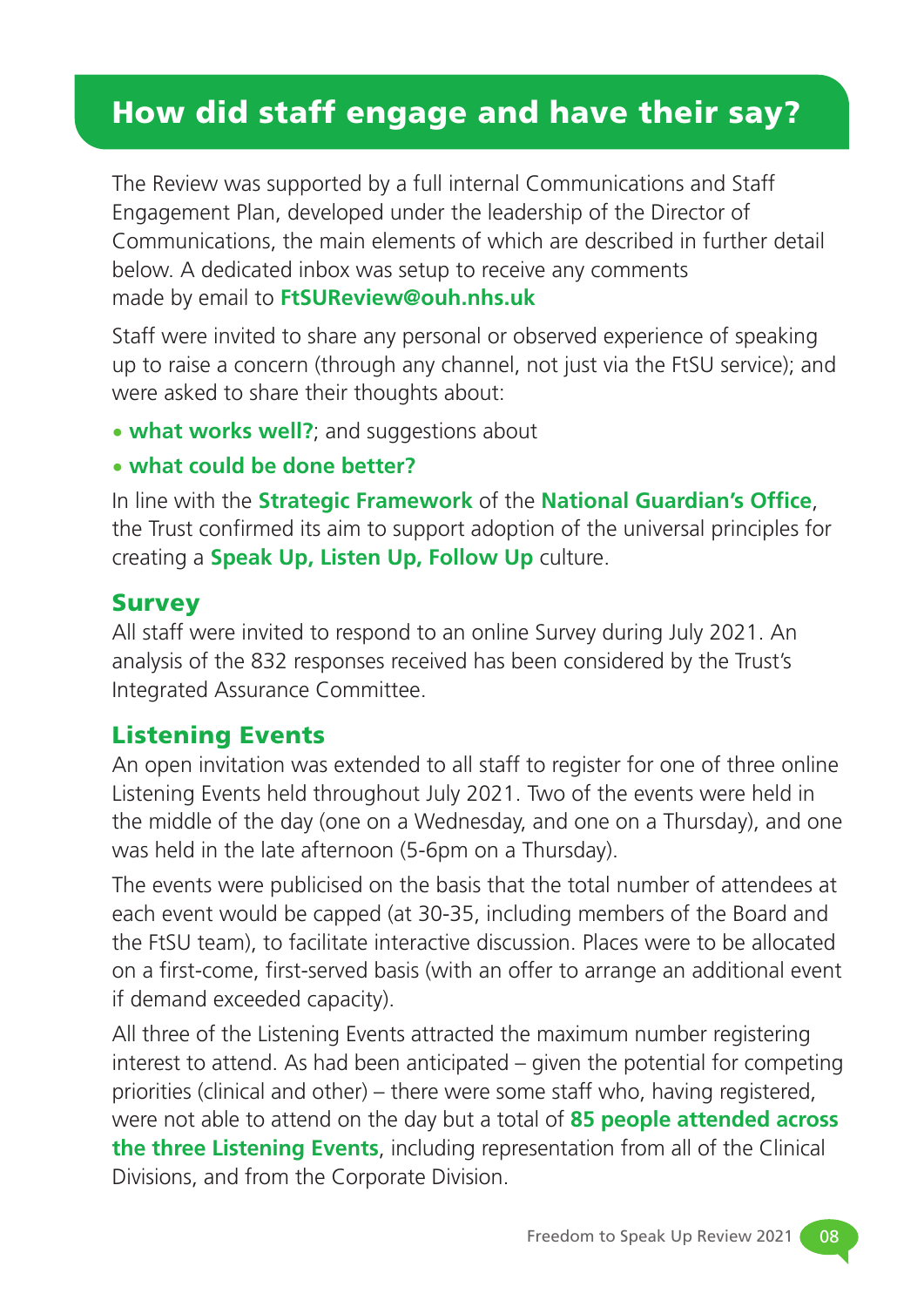# Staff Engagement

#### Focus Groups

The clinical Divisions and the Corporate Division were invited to nominate individuals who could engage further in the FtSU Review, representing their division at smaller Focus Groups, with the intention of providing an opportunity to explore and share experiences and suggestions in a little more depth. Nominations were also invited from Staff Governors, and from staff side. A total of **37 people attended across three Focus Groups**, (some of whom also attended a Listening Event).

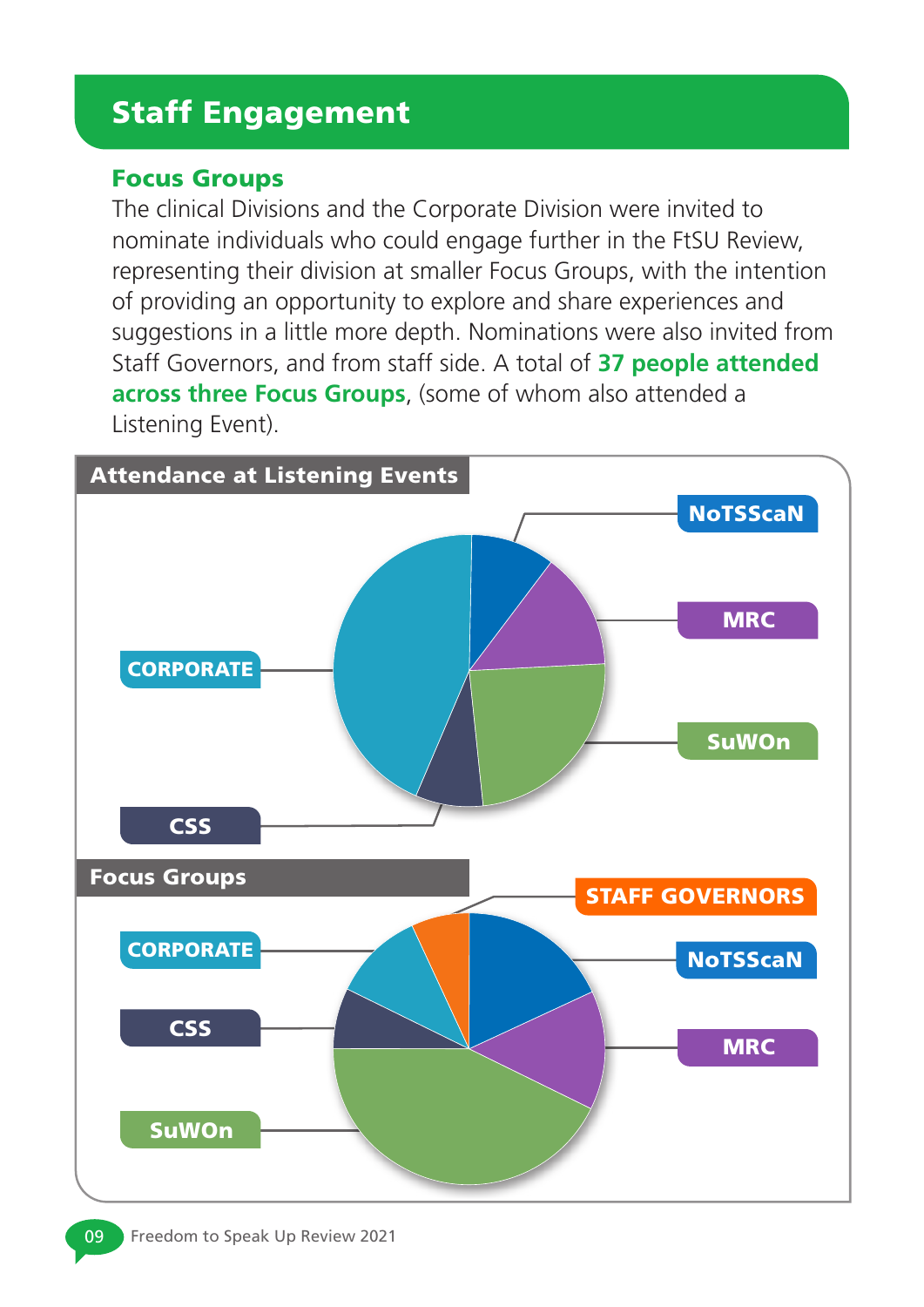# Staff Engagement

#### Staff Networks

Following up on Trust-wide communications, and in order to encourage as many staff as possible to engage with the Review, the Project Manager attended meetings of key Staff Networks, including:

- **BAME Staff Network**
- **Disability and Accessibility Staff Network**
- **LGBT+ Staff Network;** and
- **Women's Network**

# Who has been listening?

The Trust Chair attended all three of the Listening Events, as did the Chief Assurance Officer (as the Executive Lead for FtSU).

Four other Non-Executive Directors [NEDs] (including the NED Lead for FtSU, and the Trust Vice-Chair) attended a Listening Event, as did the Chief Executive, the Chief Operating Officer and the Chief Medical Officer, as well as the Interim Lead FtSU Guardian, other members of the FtSU team, and the Project Manager for the FtSU Review.

The Chief Assurance Officer also attended all three Focus Groups, and she was joined by three other Non-Executive Directors (one at each of the Focus Groups), as well as the Interim Lead FtSU Guardian, other members of the FtSU team, and the Project Manager for the FtSU Review.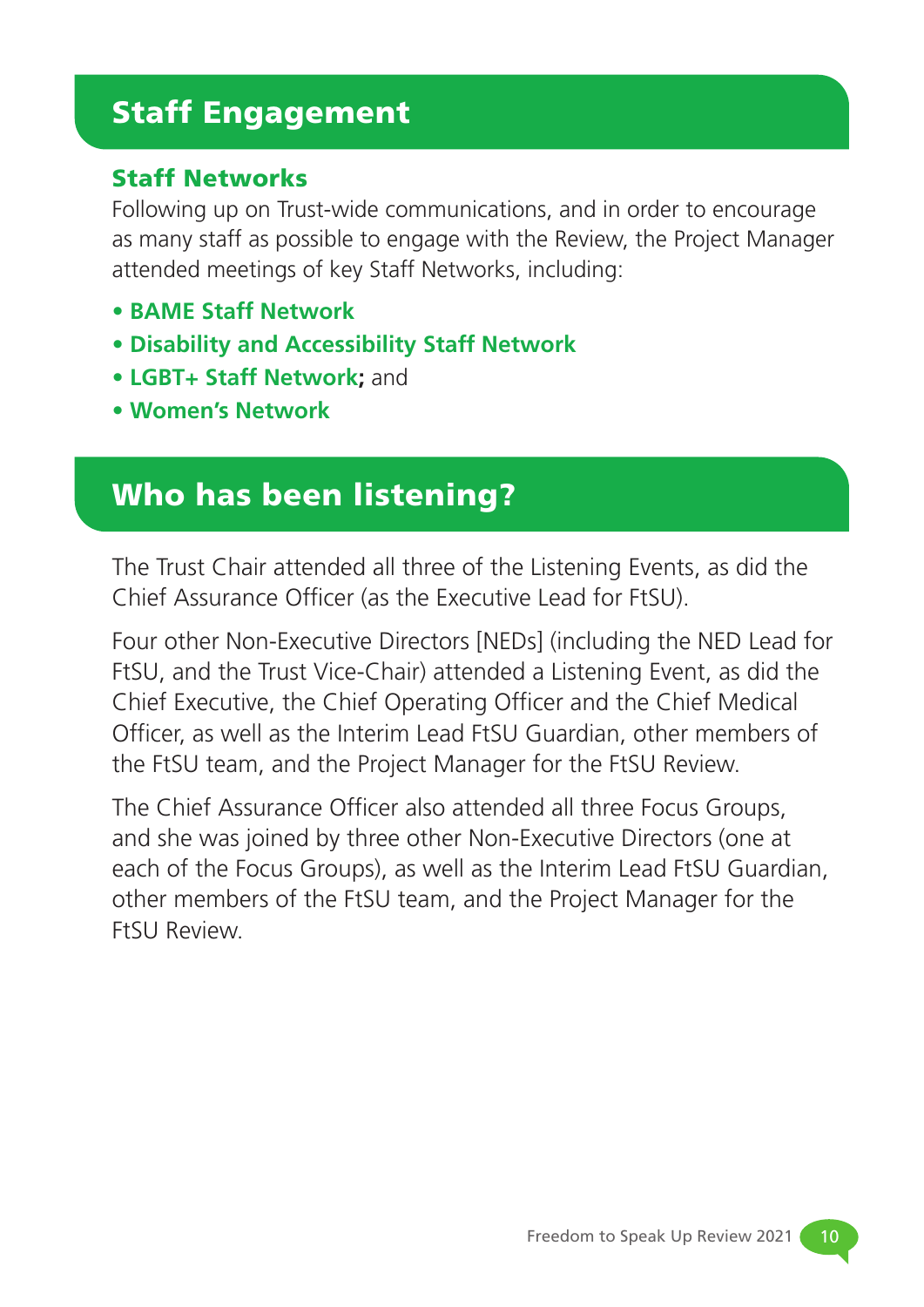# Did staff feel engaged?

Staff expressed how much they appreciated the opportunity to engage and have their say as part of the Freedom to Speak Up Review 2021.

**'***Very informative and productive, good to meet and see Trust Board members and see their engagement with staff* **'**

An online evaluation of the main engagement events garnered a response rate of just over 37%, and this showed:

- 100% satisfaction that staff had had the opportunity to raise their views and suggestions
- 100% satisfaction that staff felt their views and suggestions had been heard by the Board.

Overall, the sessions were rated as productive, with an average rating of 4.64 (on a scale of 5).

Further feedback on the process of staff engagement included: **'***I found it useful to* 

*hear colleagues' ideas and feedback***'**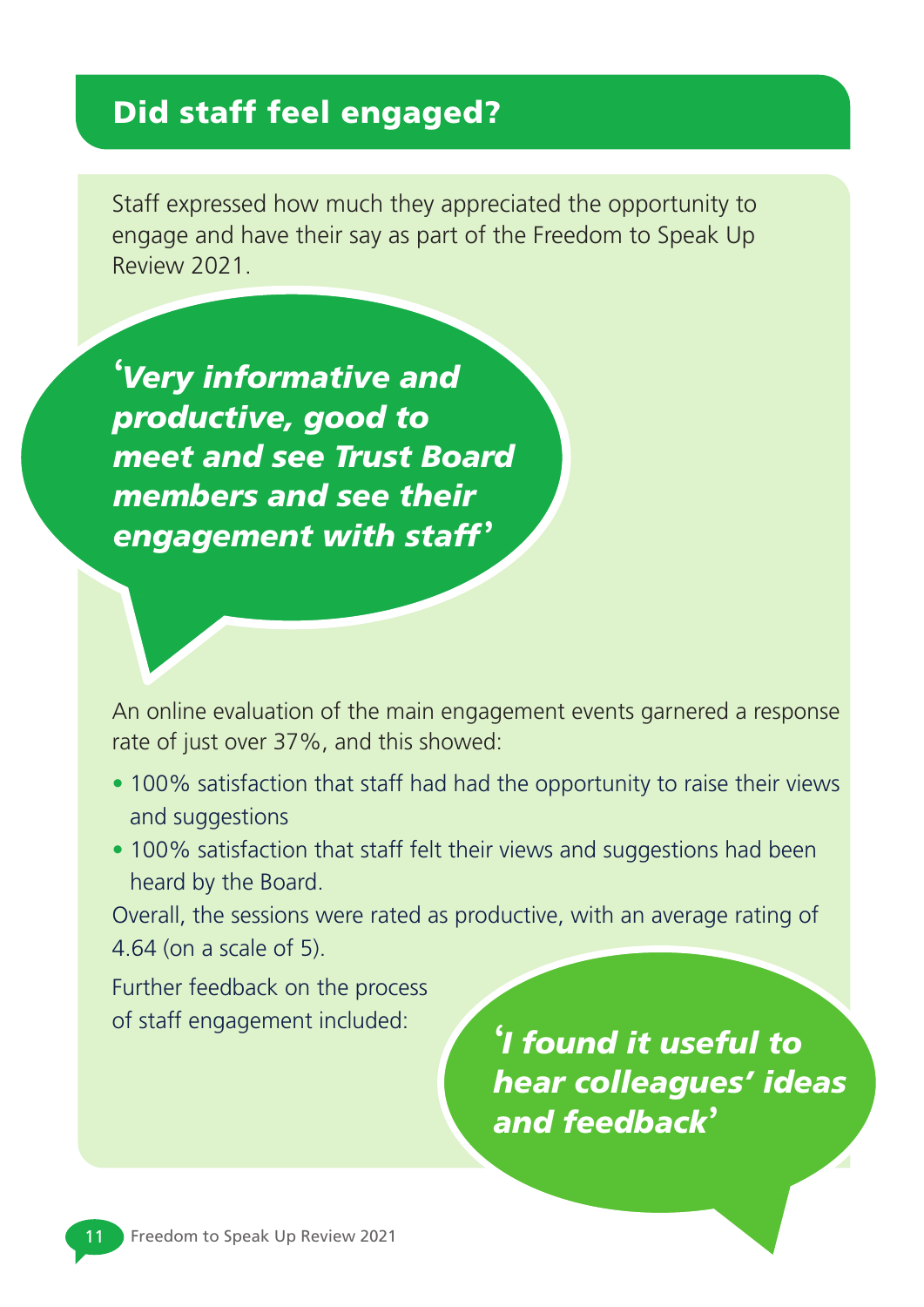**'***I really felt this was a refreshing change for things to come, having the Trust Board involved showed that the Trust cares, and are listening. I hope the momentum doesn't fade on this project***'**

> **'***Thank you very much, it's really important to feel we have this opportunity to hear from the Board members too***'**

**'***It'll be interesting to see if any of the comments made during the session result in change. As a Trust we are very good at listening, not so good in following up and acting on what was discussed. If something can't happen, feedback as to why would be better than it just disappearing into the ether***'**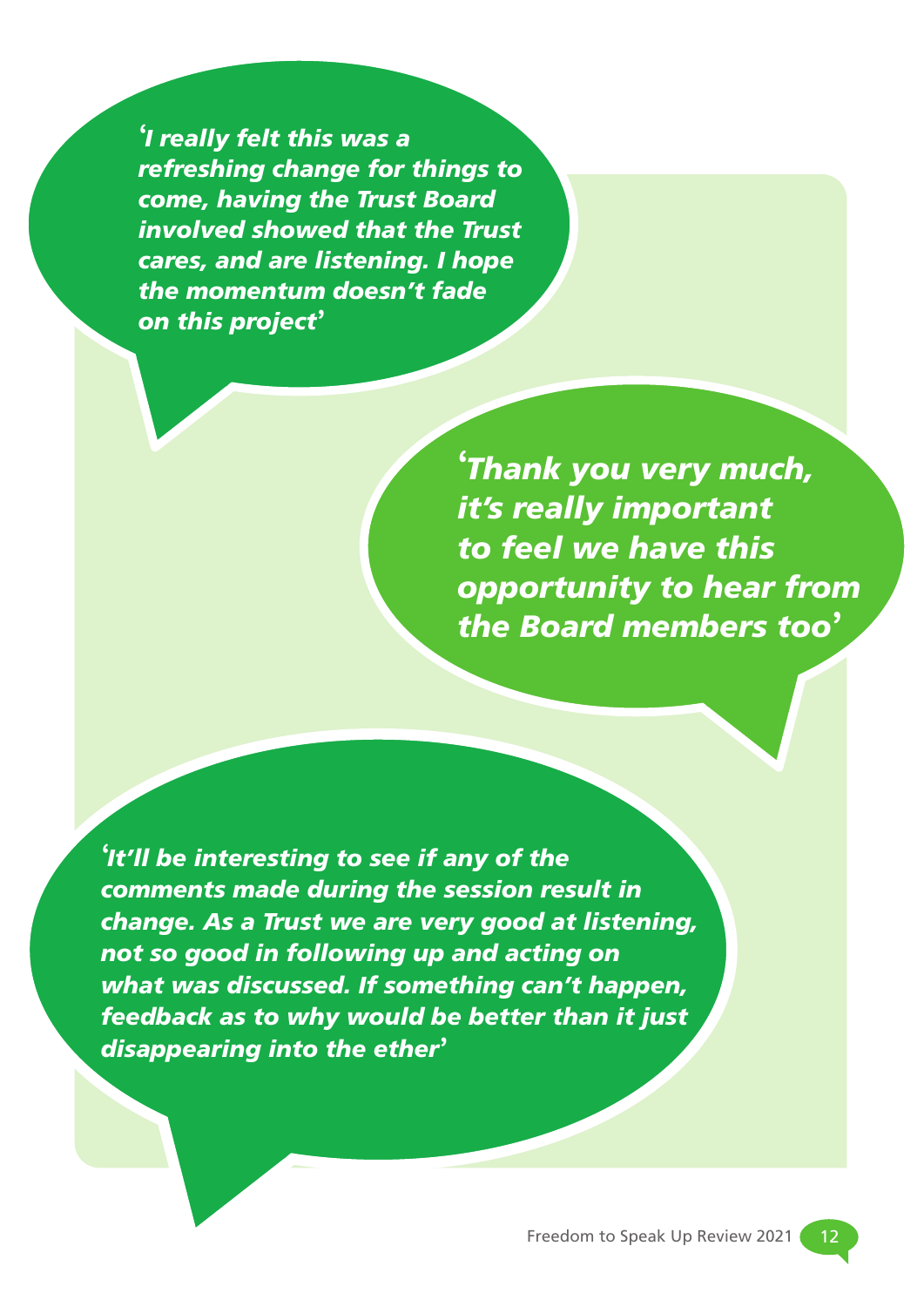#### $1$  ) Clarify the process/(processes)

At the Listening Events and Focus Groups, many people said there was a need for greater clarity about what the Freedom to Speak Up service could deliver, and how it should link with other processes and systems in the Trust. This view was also reflected in responses to the Survey.

#### Survey Responses

Staff said that clarity of process was amongst the things that would encourage them to speak up; and inaccessibility of a clear process was cited as a barrier to speaking up.

In discussion of exactly how the process/(processes) facilitated by the FtSU service should be clarified, consideration was given to the extent to which the FtSU service should aim to:

**•** capture the majority of concerns that might be raised at the 'front-end', before referring concerns to be addressed through the most appropriate channel; and/or

**'***People may be more confident if they can just have a conversation initially***'**

**•** provide a 'last resort', for concerns that hadn't been/couldn't be resolved after pursuing any other channel.

Many felt that the essential element of a FtSU service should be **to provide clear 'signposting'**; to enable any concern to be addressed appropriately, using the range of processes that are established in the

Trust e.g. HR, Health and Safety, clinical incident reporting and investigation; also linking with other systems, e.g. Wellbeing Leads, Staff Networks, other Culture and Leadership initiatives.

**'***The issue is often not knowing the route to take. Signposting is crucial***'**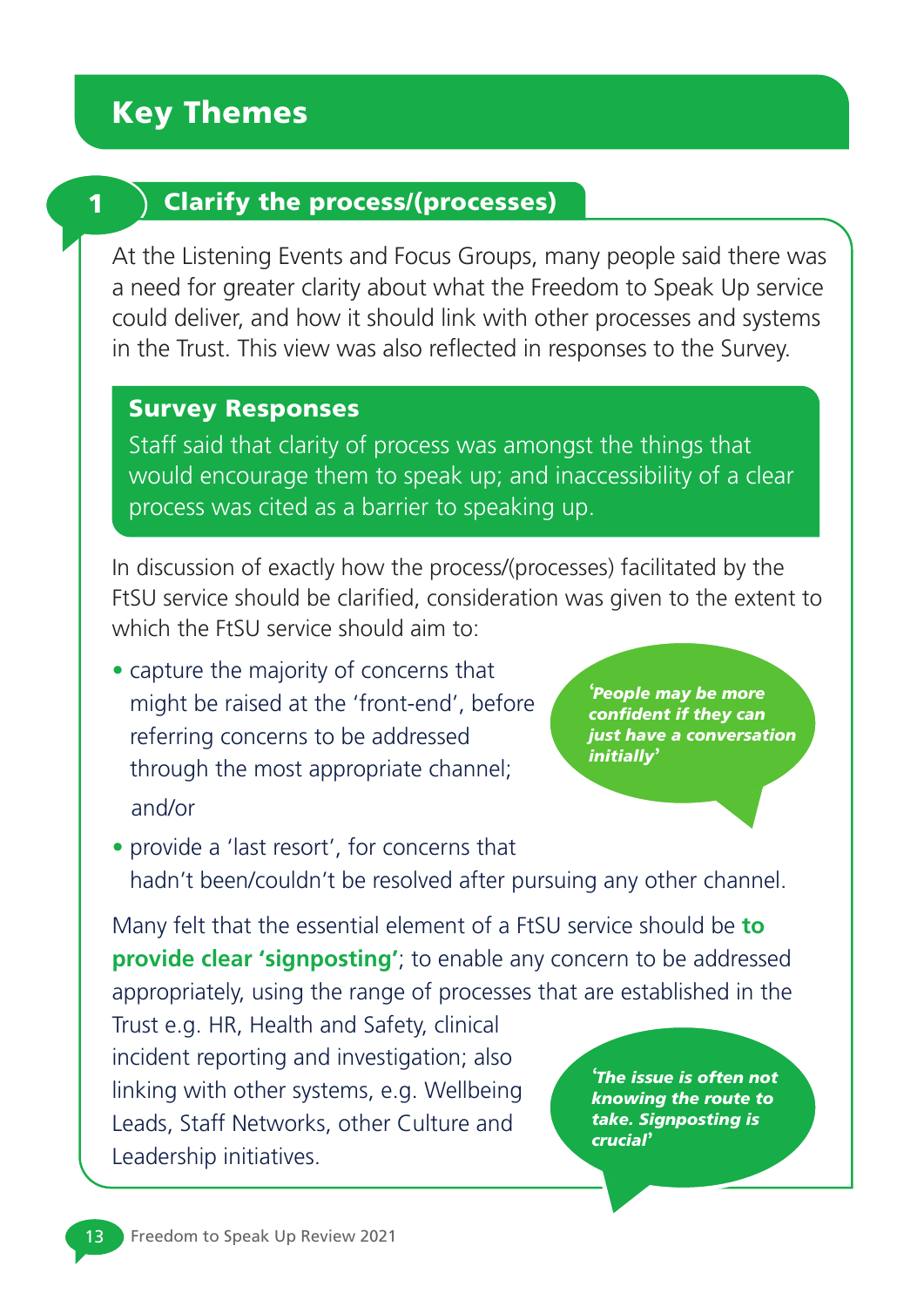#### $1$  ) Clarify the process/(processes)

It was suggested that the FtSU service could be clarified as applying a process akin to **triage**, assessing and advising on the most appropriate route by which a concern could be addressed and resolved.

It was also clearly important to many that the routes for speaking up should be accessible to all, and it was suggested that staff should have a choice of clearly identified contact points.

In considering whether the introduction of a web-based app for anonymous reporting of concerns would be

**'***FtSU should be seen as complementary to existing processes, and an important 'safety net'*

**'***Need a good array of signposting to give choice of who the individual feels most comfortable with***'**

welcomed as a clear and accessible mechanism by which staff could raise concerns, many people expressed concern that it could be open to misuse or abuse.

Many were of the view that resources would be better directed to instilling trust and confidence that a concern would be addressed, without adverse consequences to the individual who had raised the concern.

The consensus of those who engaged with the Review was that there was more to be gained from maximising opportunities for the Trust to follow up on and learn fully from concerns raised, than from expanding on the existing facility for anonymous reporting.

There was strong support **to provide a simple, flexible guide**, to help people navigate the process/(processes).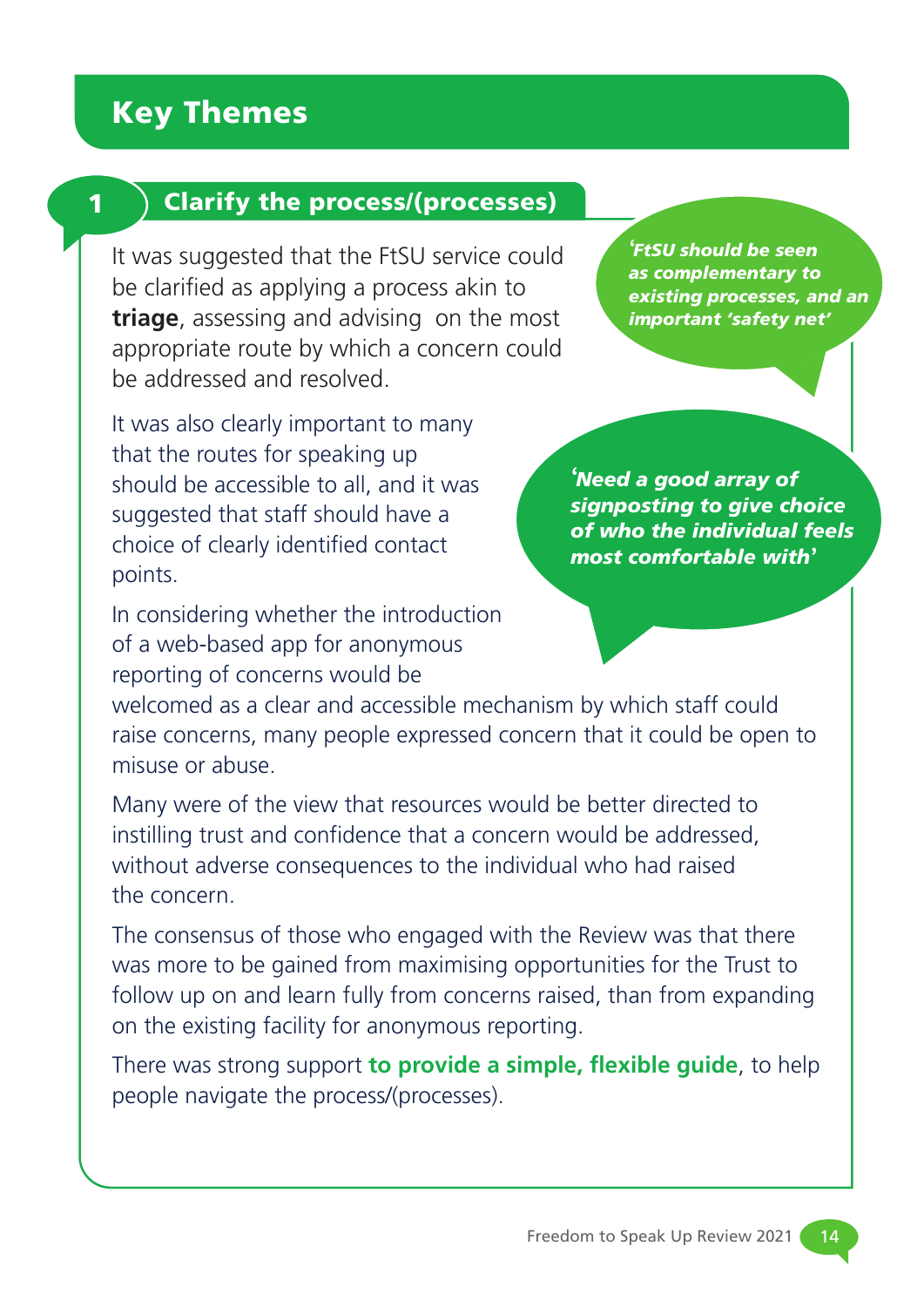#### $2$  ) Explain the role of the FtSU Guardian

#### (and the role of the wider FtSU team)

As well as some confusion about the FtSU process, there was evidently also some misunderstanding about the role of the FtSU Guardian, the key elements of which – as prescribed in the National Guardian's Office [NGO] **Universal Job Description for FtSU Guardian** – are to:

- support staff in speaking up
- address barriers to speaking up
- ensure that the Trust encourages a positive culture of speaking up
- ensure that matters raised are used as opportunities for learning and improvement.

In particular, it seems that not all staff understand that it is not the role of the FtSU Guardian to undertake investigations, nor is it the role of FtSU Champions (see further NGO **Guidance on FtSU Champions)**.

#### Survey Responses

The importance of explaining the role of FtSU may be reflected in the responses that showed:

- around half of those who had spoken up said they had not felt well-supported, and almost as many felt that their concern had not been satisfactorily addressed; while
- 44% of those with whom a concern had been raised felt they had been able to address the concern in full, or to refer it appropriately; 45% said they had addressed the concern so far as they were able; 11% said they did not feel able to address the concern, and didn't know where to refer it.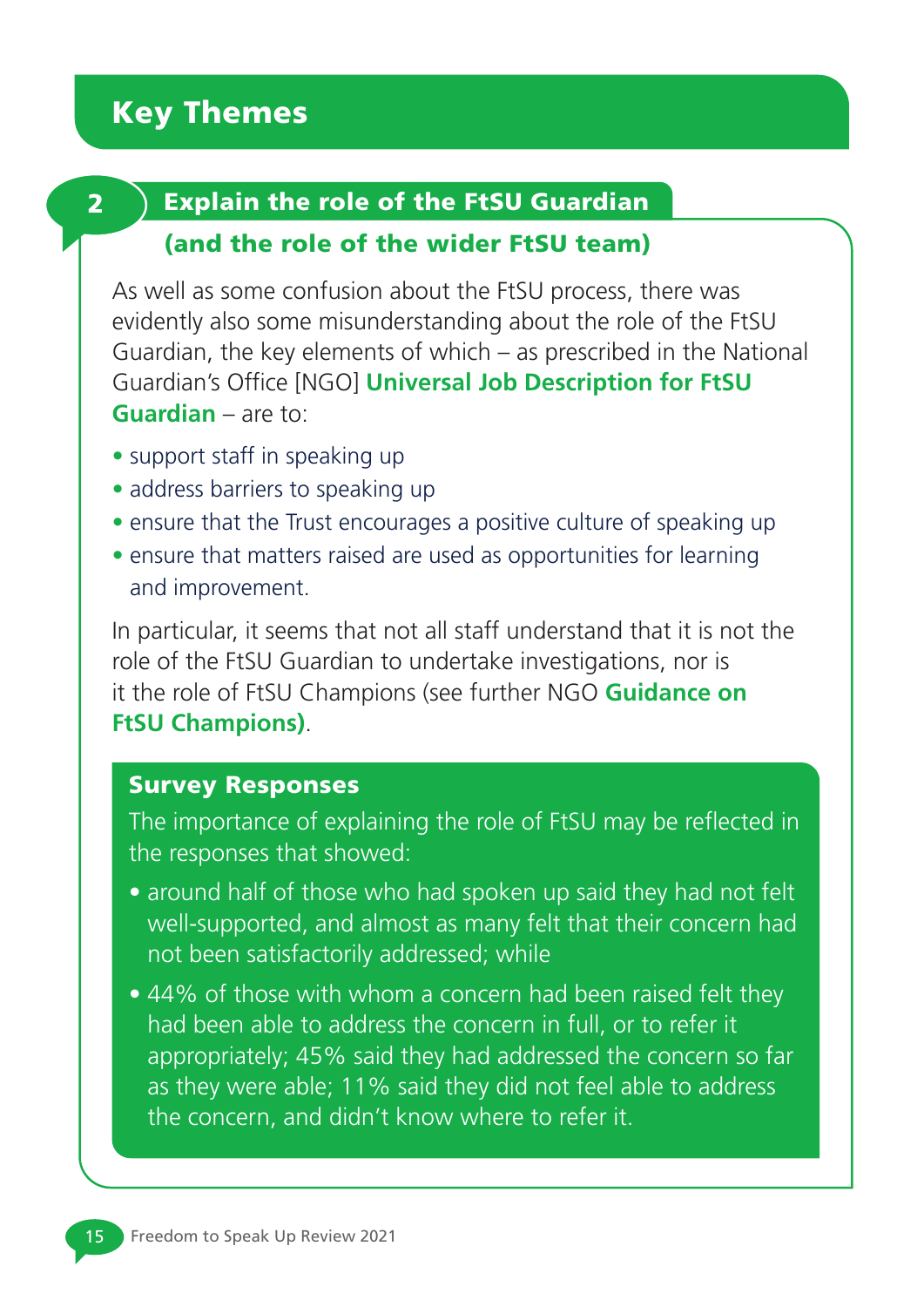#### $2$  ) Explain the role of the FtSU Guardian

#### (and the role of the wider FtSU team)

In discussion of how the role of the FtSU Guardian and the team should be explained, it was suggested that key elements of the role included:

- active listener
- **a calm, objective 'sounding post'**
- Guide/Signposter/Navigator
- protector (of due process)
- provider of feedback
- **–** on how an individual concern was being addressed; and

**'***There should be a wellresourced team, including a visible lead to make the service feel real and humanised***'**

**–** on what could be learned from concerns raised.

It was suggested that a balance would need to be struck between:

- providing continuity and consistency through a Lead Guardian/central team; and
- ensuring that the service was accessible to all, through diffused and diverse resources.

Understanding the role of the FtSU Guardian and team may also be linked with people's expectations; and with defining how staff should be supported (see further below).

**'***It was good to talk to the FtSU Guardian, but I did then feel quite alone and [having brought my concern to the surface] it made it worse in some ways for a while***'**

If the role of the FtSU Guardian/team is not understood, this can clearly lead to disappointment.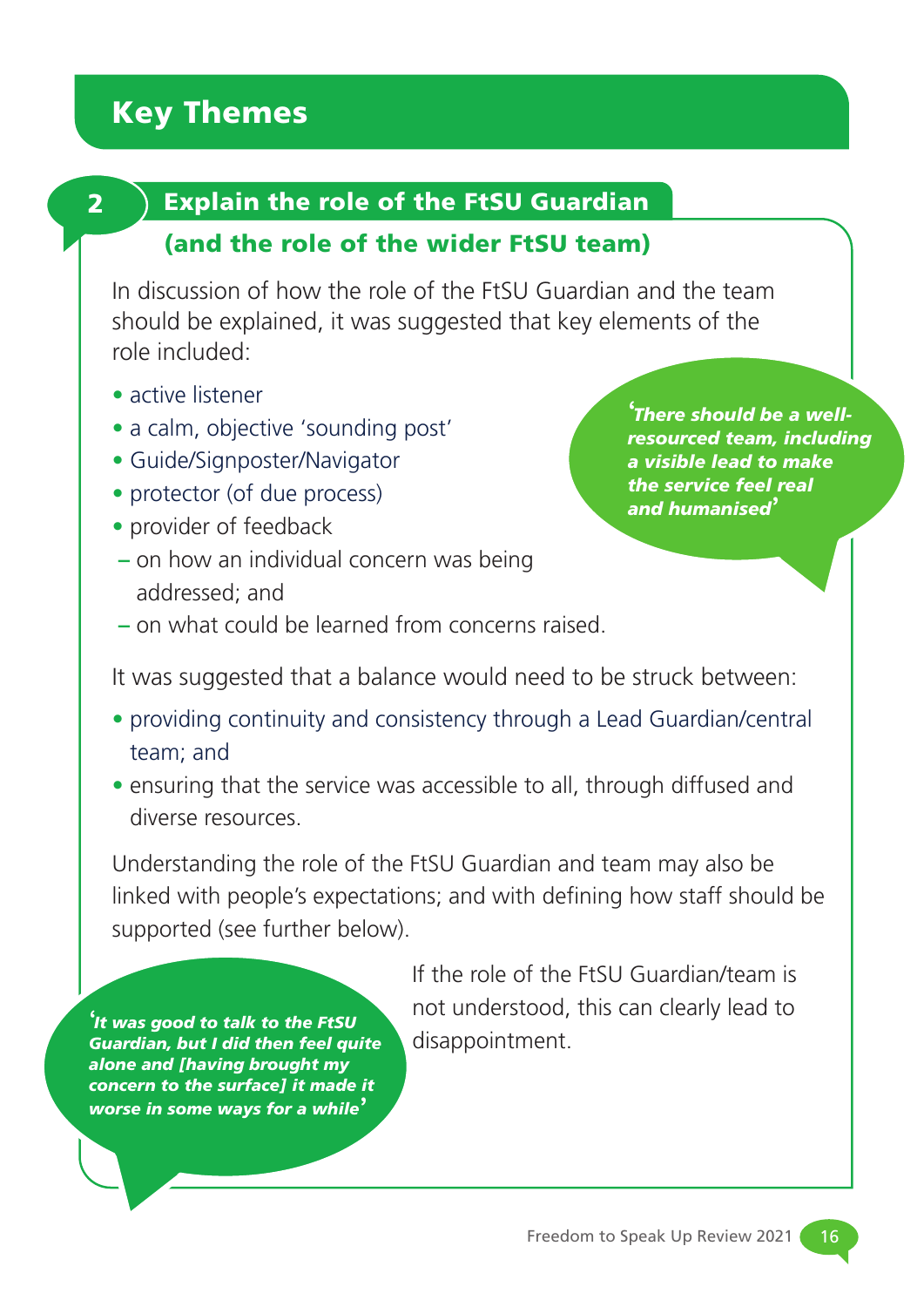#### 3 ) Understand the organisational context

#### **Specify allocation of responsibility for taking action to address concerns raised**

The vision of the current OUH Freedom to Speak Up Strategy is:

*To promote and ultimately create an open and transparent culture where every member of staff can and should speak up safely, action is taken so the concern is resolved and our patients ultimately benefit*.

It was acknowledged that the realisation of this vision would depend on more than just the Freedom to Speak Up team.

There was widespread support for the view that line managers should be further supported, equipped and empowered to deal with issues, and that this might prevent the need for escalation.

Feedback provided in responses to the Survey also supported the need for an improved understanding of who is responsible for taking action to resolve certain issues, across the organisation.

#### Survey Responses

Staff said that the interaction/overlap with other processes should be clarified, including e.g. HR processes, and the role of Wellbeing Leads.

Many people highlighted the importance of linking with other roles and systems established across the Trust, e.g. Wellbeing Leads, Staff Networks, Respect & Dignity Ambassadors and other Culture and Leadership initiatives.

> **'***There is a need – and an opportunity – to align with other processes***'**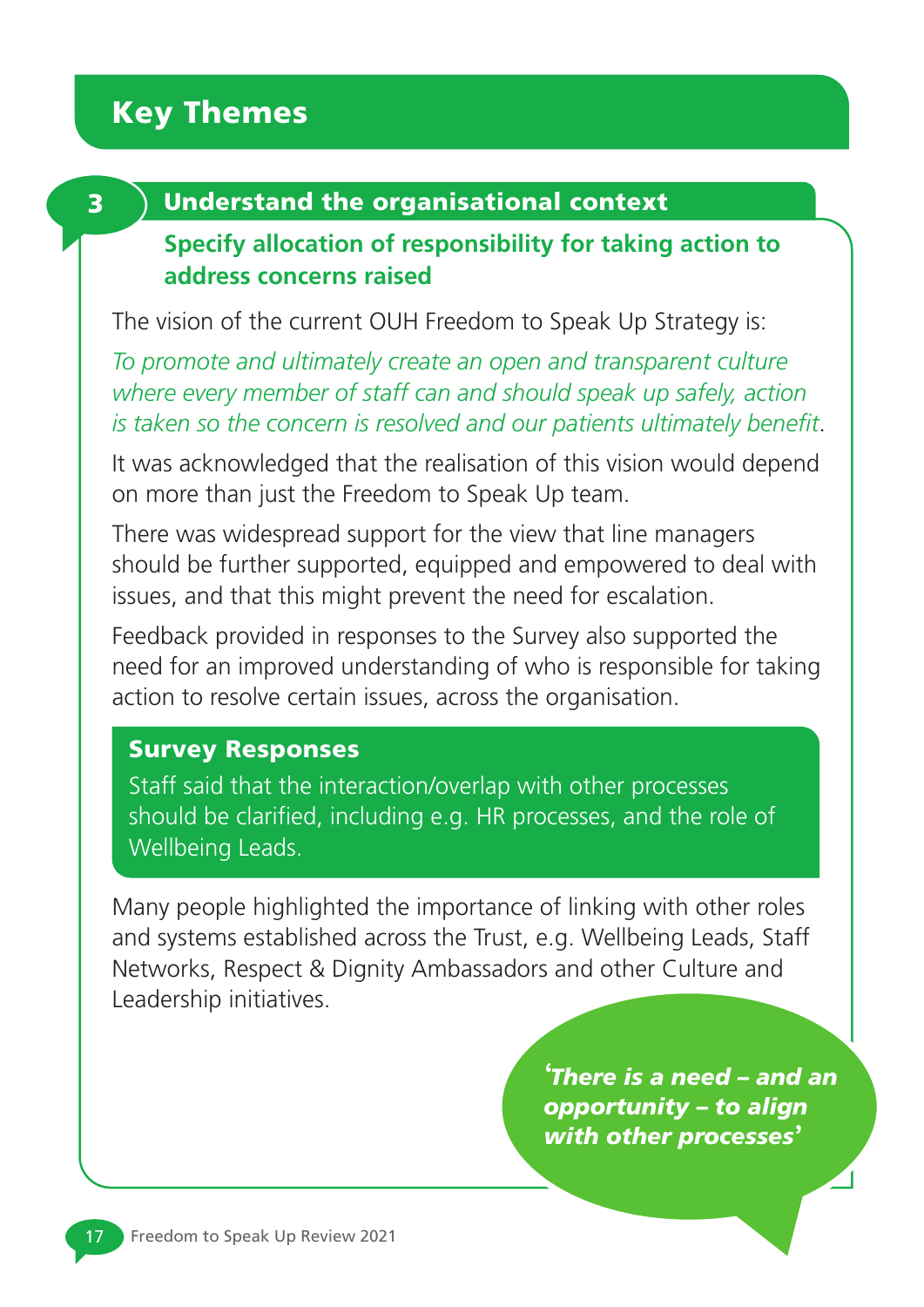### 3 Understand the organisational context

#### **Specify who is responsible for taking action to address concerns raised**

There was strong support for improving understanding that creation of an open and transparent culture depended upon promoting ease of access to raise a concern through any of the available channels, using all existing processes.

It was recognised that whichever process was used, due process must be observed and – however a concern had first been raised – there should be clear terms of reference for any investigation, ensuring that concerns were addressed in a thorough, standardised and transparent manner.

It was noted that some felt that it was easier to raise clinical concerns (than non-clinical concerns), because the process for reporting and investigating anything that could be characterised as a clinical incident was clear, and widely understood.

In contrast, some said it could be more challenging to raise non-clinical concerns, particularly those relating to bullying and harassment.

It was evident that some people had experienced confusion over how HR policies and procedures should be applied. Irrespective of the channel through which a concern was first raised, there was a plea to clarify when a matter should be referred for investigation under an HR process, and how that HR investigative process should be undertaken.

> **'***It needs to link to Just Culture and not blame culture***'**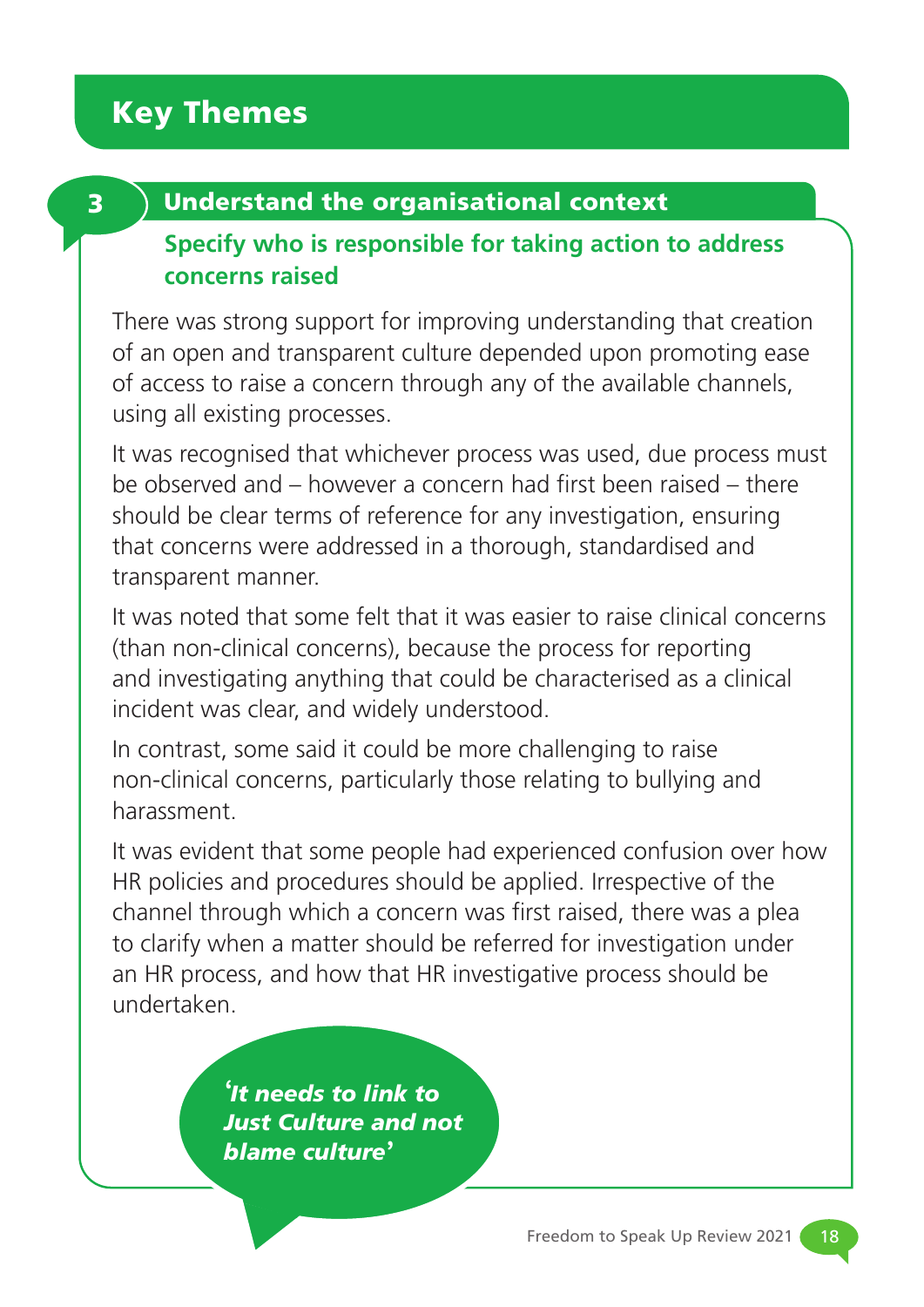#### 4 Manage realistic expectations

Many felt that lack of clarity about the FtSU process, and misunderstandings about the role of the FtSU Guardian and team, could inevitably lead to FtSU sometimes failing to meet the expectations of staff.

Staff indicated that they would welcome readily available information and training materials, to inform what may reasonably be expected of the FtSU service – and what may reasonably be expected of those asked to respond to a concern raised.

In discussion of what would constitute realistic expectations, many felt that it was important to distinguish between anonymity and confidentiality, to clarify that:

- While a concern can always be raised anonymously (other than in relation to fraud or safeguarding);
- If the matter is to be referred for investigation, confidentiality will always be observed as appropriate, but the scope of any investigation may be limited if anonymity is not waived.

#### Survey Responses

65% of staff did place 'Guarantee of anonymity unless waived' amongst the Top five things that would encourage them to speak up if they had a concern

#### **BUT**

The thing staff said would most encourage them to speak up (selected by over 78% of respondents) was **'Confidence that my concern will be addressed'**

– and this was also the thing that was mentioned most often in free text comments.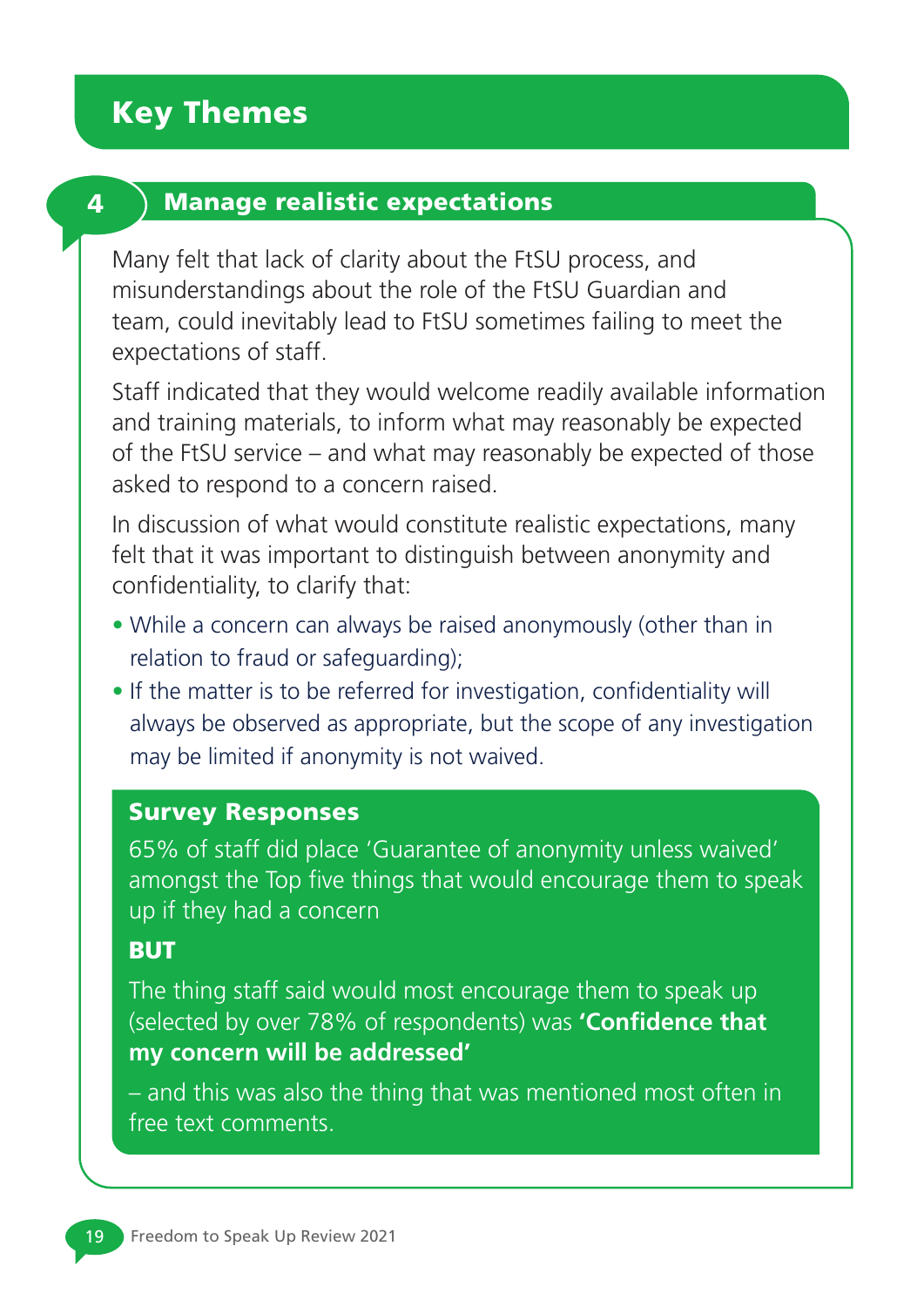

#### 4 Manage realistic expectations

Many said that they would have an expectation of feedback, both

- on how their individual concern had been addressed; and
- on what could be learned from concerns raised (triangulated with data from other sources).

There was support from many for the suggestion that 'Staff Stories' should be shared (subject to preserving confidentiality), and this suggestion also featured in free text responses to the Survey.

#### Survey Responses

Staff said they would be encouraged to speak up if they could: *"hear stories from people who raised some issue and got positive outcome from it"*

and if they could see

*" … evidence of change when others have raised concerns."*

The vital role of feedback from users – in order to improve the service – was also mentioned.

Staff reported that some seemed to expect that the FtSU process would exact retribution, and the consensus of those who engaged with the Review was that this was wholly inappropriate.

**'***Seeking feedback from those who have used the service is vital in order to improve it***'**

It was said that referral to FtSU was sometimes used as a threat, and there was strong support for ensuring that the FtSU process was not mis-used or abused by attempts to 'weaponise' it.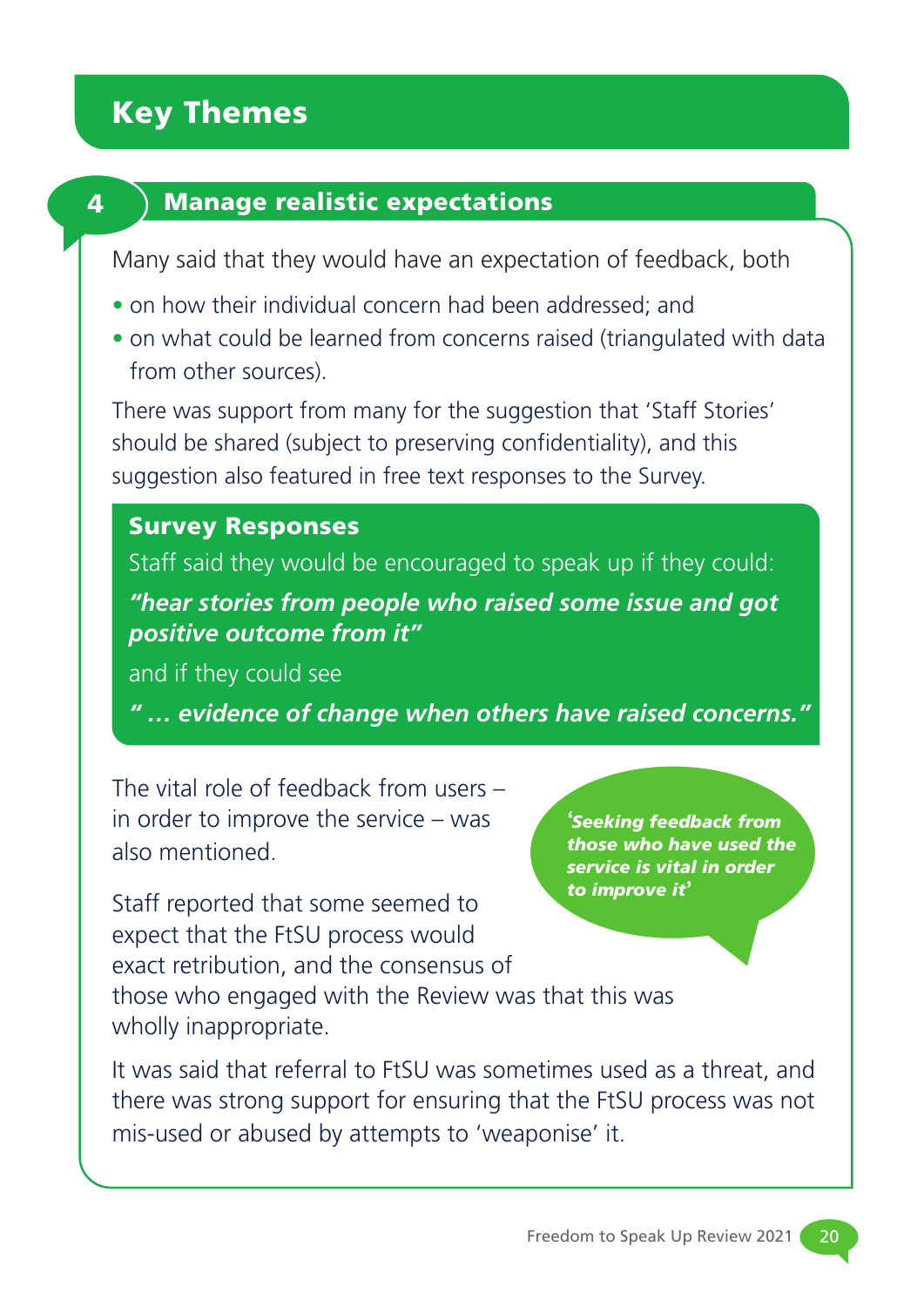#### 5 Provide support for staff

To discharge the responsibilities specified in the National Guardian's Office [NGO] Freedom to Speak Up Guardian Job Description, the FtSU Guardian should ensure that staff are supported in speaking up.

Many people said how important it was to support both staff who speak up to raise a concern; and staff about whom a concern had been raised.

#### Survey Responses

Approximately 18% of respondents (1 in 6) said they had spoken up to raise a concern, of whom:

- > around half said they had felt well-supported; but
- > around one third (representing 6% of all respondents) said they had experienced some (sometimes multiple) difficulties.

One in seven of the difficulties experienced were characterised as:

- retaliation, being ostracised or shunned; or
- difficulty in maintaining professional relationships.

Over 61% of respondents placed **'Confidence that I will be supported'** amongst the Top five things that would encourage them to speak up.

**'***I want to know we would be well-supported and that the issue would get taken on board and dealt with properly rather than ignored***'**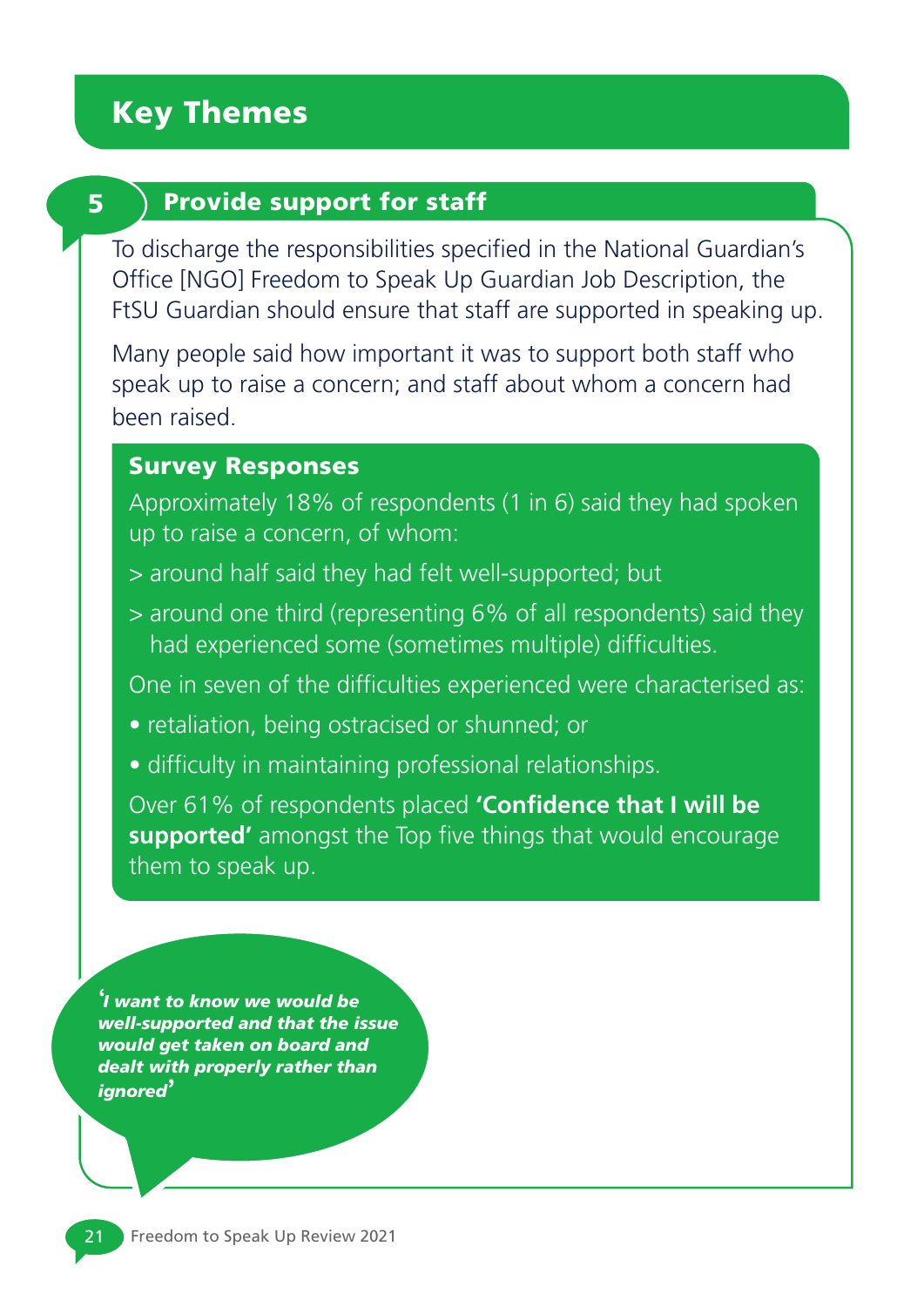### $\bf 5$  Provide support for staff

In wide discussion of precisely what constituted the support required, points raised included the following.

- Encouraging all staff to speak up if they have a concern, including overcoming timidity of the 'quiet voices' and 'seldom heard'
- Removing barriers to enable anyone to speak up if they have a concern
- Providing a 'safe space'/'sounding board' to express and work through concerns
- Being an Active Listener, i.e.
- paying careful attention
- asking open questions
- paraphrasing to reflect understanding of what's been heard
- summarising without judgement on the issue(s)
- Standing beside staff who speak up
- not in a partisan way, but to guide them through the process
- providing timely updates, and having regard to the impact on staff wellbeing
- Supporting due process, for everyone involved
- Protecting staff who speak up from the potential for any adverse consequences
- investigation under any of the Trust's processes should follow 'due process', and should be pursued in the context of a 'Just Culture'; and further
- the National Guardian's Office guidance makes it clear that the FtSU Guardian should provide protection against any individual 'suffering detriment' as a result of having raised a concern.

Many people also highlighted the importance of training managers across the Trust, to ensure that they can address concerns raised, and provide appropriate support to staff who speak up.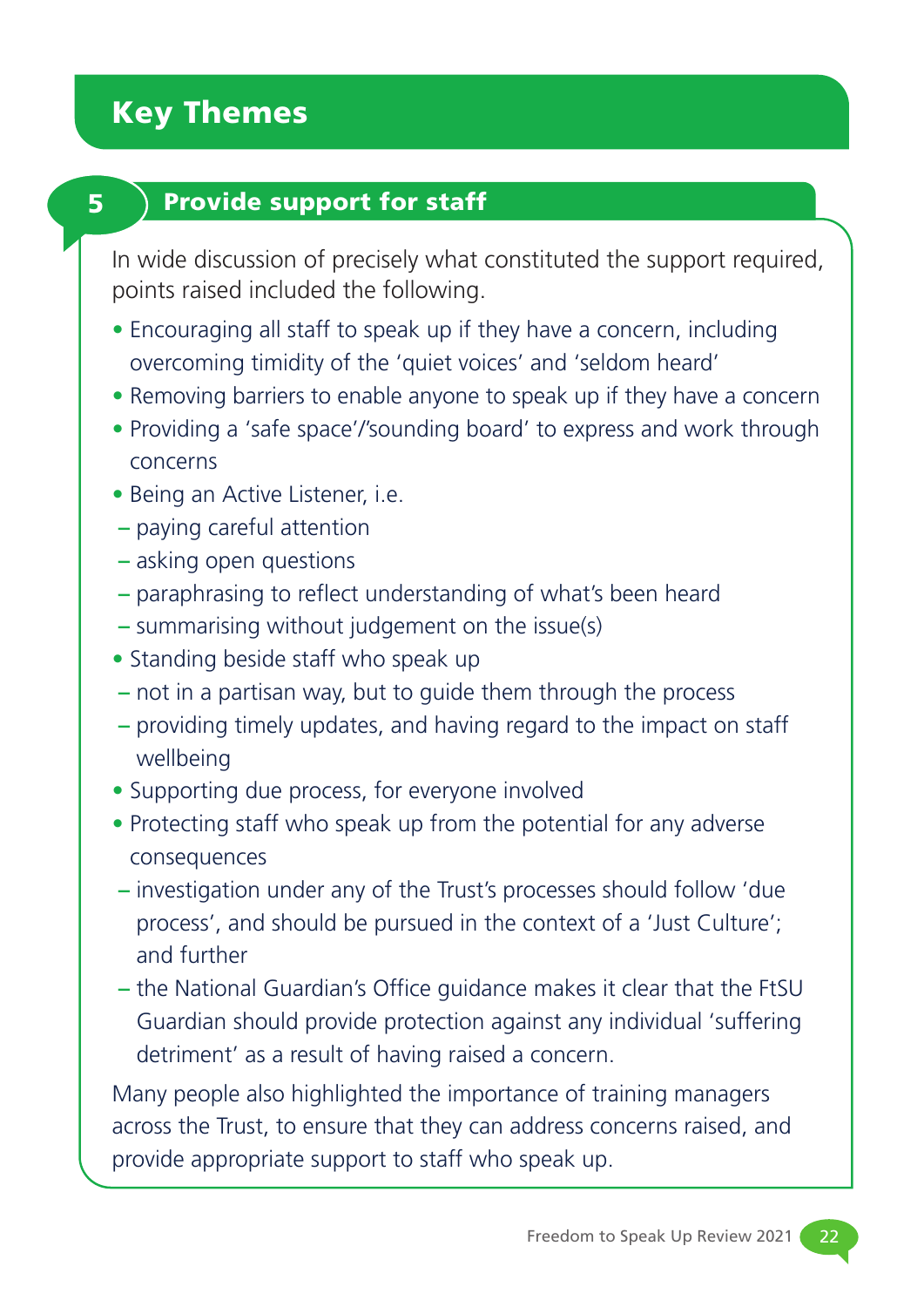As a key part of the Review, the Trust is keen to ensure that the opportunity is taken to learn from others. An initial, desk-top review was undertaken of the operating models in use at some comparator trusts, covering organisations with a broadly comparable profile to OUH (including other members of the **Shelford Group**), and trusts which were amongst those identified in the **FtSU Index Report 2021** as the Top 10 Performing and the Top 10 Improving Trusts. An **Overview of FTSU Operating Models at comparator trusts** has been considered.

#### Good practice at other trusts

In addition to the desk-top review, the FtSU Lead Guardian circulated a questionnaire to trusts in the South East Regional NGO Network, and follow-up telephone interviews were conducted with FtSU team members in trusts amongst the Top 10 Performing and Top 10 Improving Trusts identified in the **FtSU Index Report 2021**. Good practice identified includes that summarised below.

#### Re: the process

An effective FtSU process may be defined as one which:

- is **open and accessible** offering access to a diverse team
- maybe e.g. providing a QR code to scan for ease of access to an online form that is also made available on the Trust intranet;
- which complements but does not replace other channels for raising concerns;
- which **signposts** staff to the most appropriate channel for resolution; and
- which provides a **safety net** for concerns which cannot be raised through any other channel.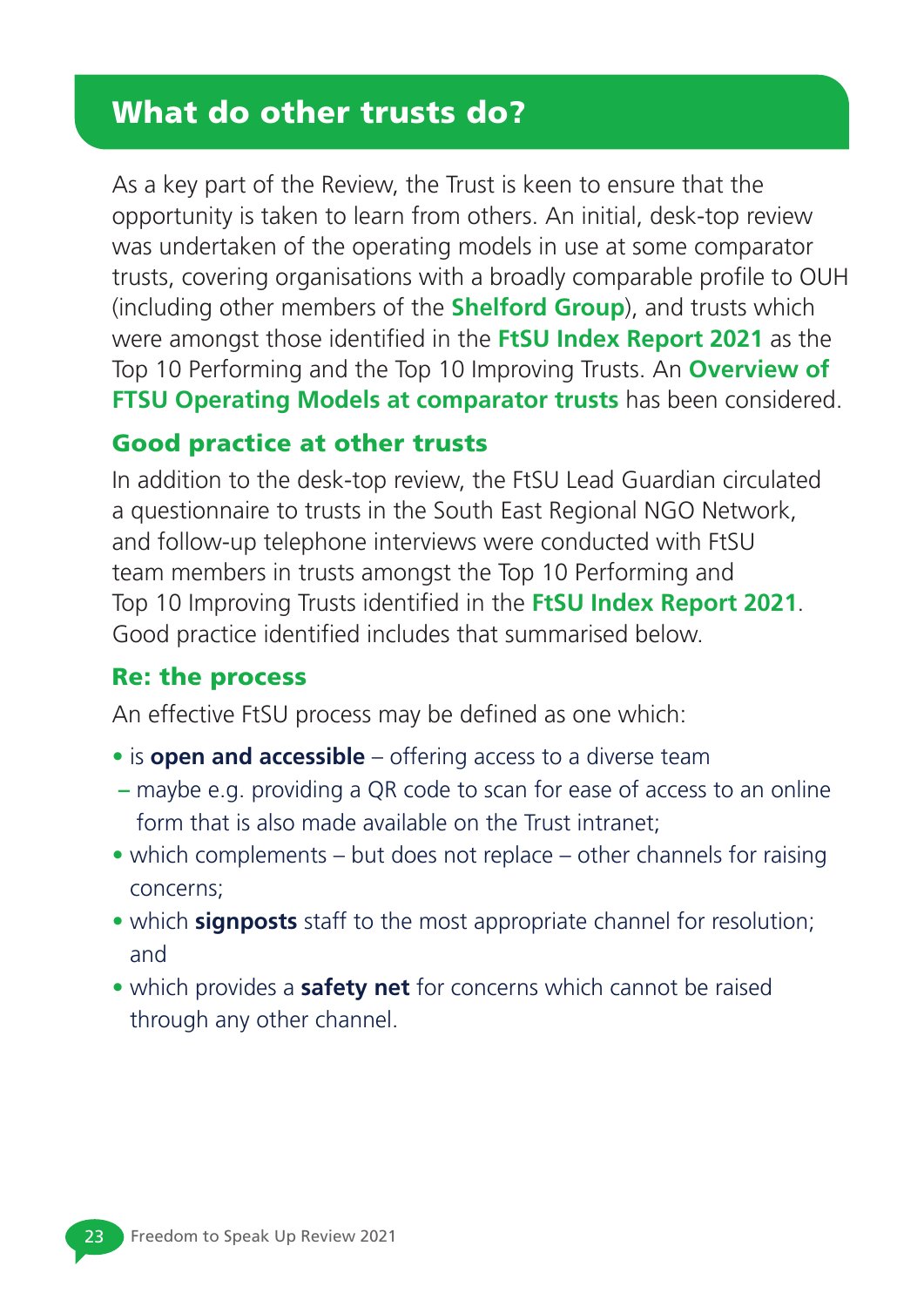#### Re: the role of the FtSU Guardian and team

It seems that the FtSU process may be most effective where the role of the FtSU Guardian and team is explained to be that of:

- mouthpiece and listening ear for staff
- supporter
- trainer
- awareness-raiser
- barrier-breaker.

#### Re: the organisational context

It seems that those trusts whose FtSU service works well:

- can demonstrate engagement of senior leadership;
- encourage staff to speak up first to their line manager (unless concern relates to line manager);
- foster links between FtSU service and other teams, e.g. HR, Wellbeing, Staff Networks;
- provide sufficient support to the FtSU team to cultivate and sustain those links.

#### Re: expectations

It seems that in those trusts where the FtSU service is working well, speaking up is promoted to become 'business as usual', on the basis that concerns are treated confidentially (by default), but will remain anonymous only by request (**NB** anonymity cannot be retained in cases of safeguarding or fraud).

It is notable that the National Guardian's Office recognises that the success of national Freedom to Speak Up Month (in October) is associated with an increased number of concerns raised, but a *decrease* in the proportion of concerns that are raised anonymously.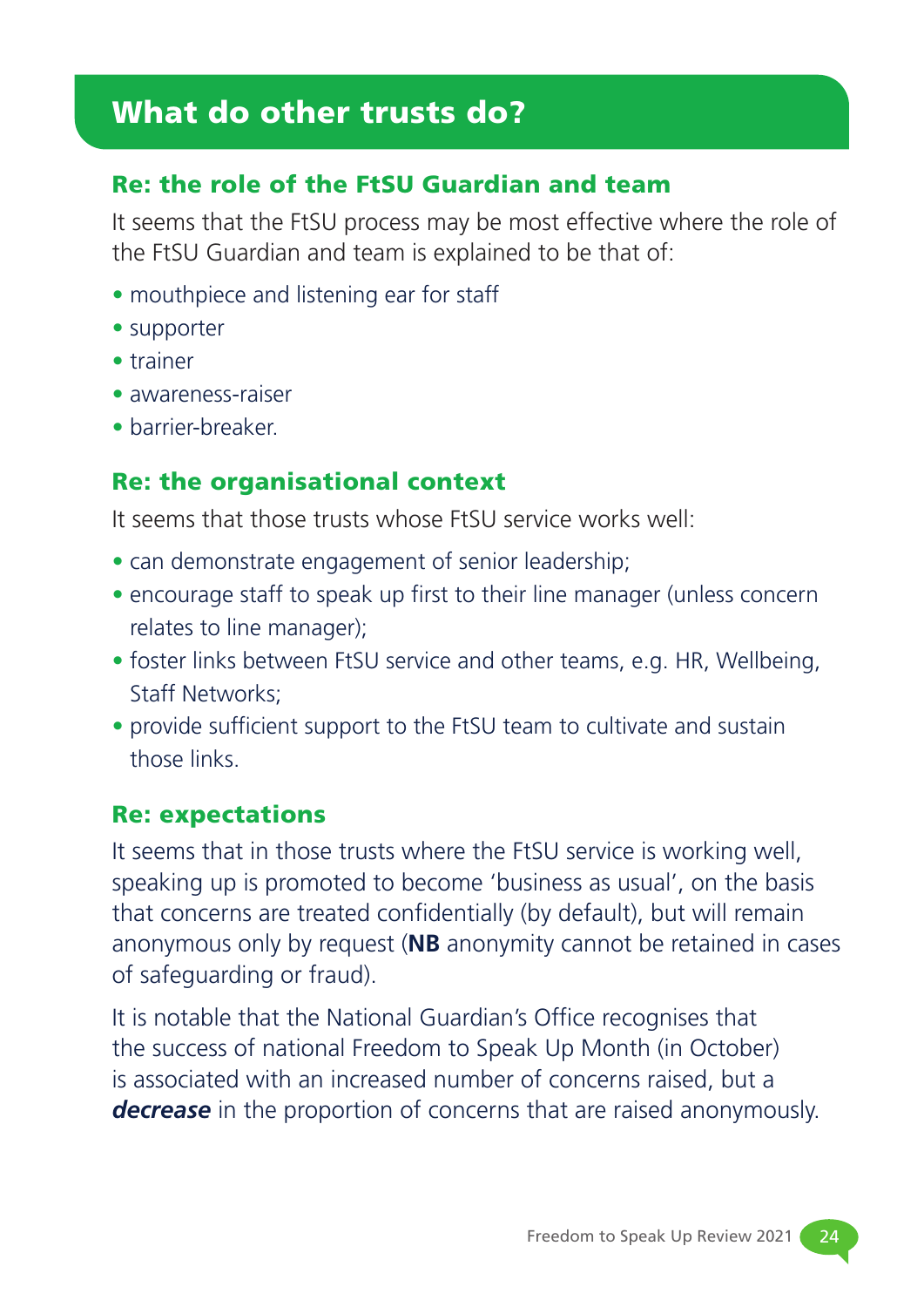#### Re: support

Successful support would seem to be characterised by:

- accessibility and approachability of the FtSU team, including
- pro-actively reaching out to groups of staff who may find it harder to speak up;
- visibility of FtSU team across the trust, through participation in a range of other groups and activities; and
- demonstrable authority of the FtSU team (recognised by senior leadership in the Trust).

#### Re: learning from concerns raised

Those trusts where the FtSU service is operating effectively recognise that confidence in the process is likely to be sustained where it can be demonstrated that the trust is learning from concerns raised. This has been achieved by some trusts through:

- sharing anonymised case studies;
- holding learning events for members of the FtSU team; and
- providing feedback in FtSU Annual Report.

**Practical measures** taken by the most improved trusts include:

- hosting MS Teams sessions
- working closely/forging links with:
- Health & Wellbeing, Leadership & Quality, Union reps, Equality & Diversity and Chaplaincy
- attending staff meetings including Junior Doctor Forum and other training sessions
- making a video to be shared at staff induction
- Conversation Café ('Café Bus')
- Facebook Live platform
- weekly bulletin
- learning from Events (the good and the bad) open sessions
- personal site visits.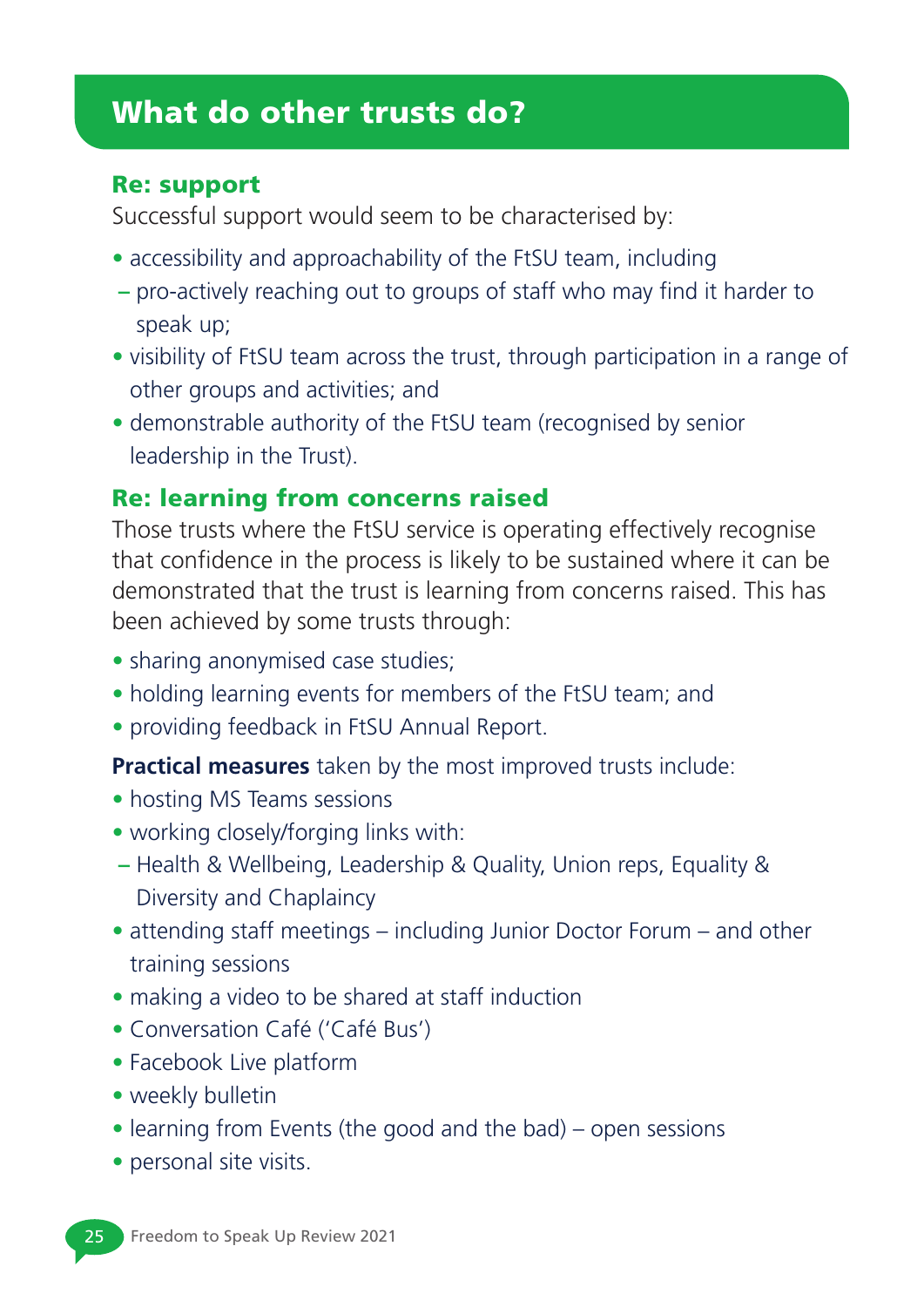#### Options for developing the operating model

In NGO guidance and related supplementary information, produced jointly with NHS England and NHS Improvement, it is noted that assessment of a trust's speaking up culture will be a Key Line of Enquiry in the Care Quality Commission's well-led domain of inspection. The guidance is intended to support trust boards in fulfilling the requirement to create an open and honest culture where staff feel safe and able to speak up.

There are options for how a trust may develop the operating model for its FtSU service, but the guidance makes it clear that a well-resourced FtSU Guardian and Champion model – based on an assessment of capability and capacity required to meet the needs of staff – is regarded as essential to demonstrate a board's commitment to creating the necessary Freedom to Speak Up culture.

Consideration of the overview of FtSU operating models at comparator trusts indicates that:

- based on an assessment of what is required to meet the needs of staff, the number of hours ringfenced to discharge the role of FtSU Guardian – and the seniority of the individual holding that role – may vary from trust to trust; but
- case-studies from top-performing and most improved trusts cited in the FtSU Index Report 2021 (including the case-study from South Tees NHS Foundation Trust) may be instructive; and
- amongst all the other trusts reviewed, the Lead Freedom to Speak Up Guardian has the support of a network of FtSU Champions and/or Local Guardians.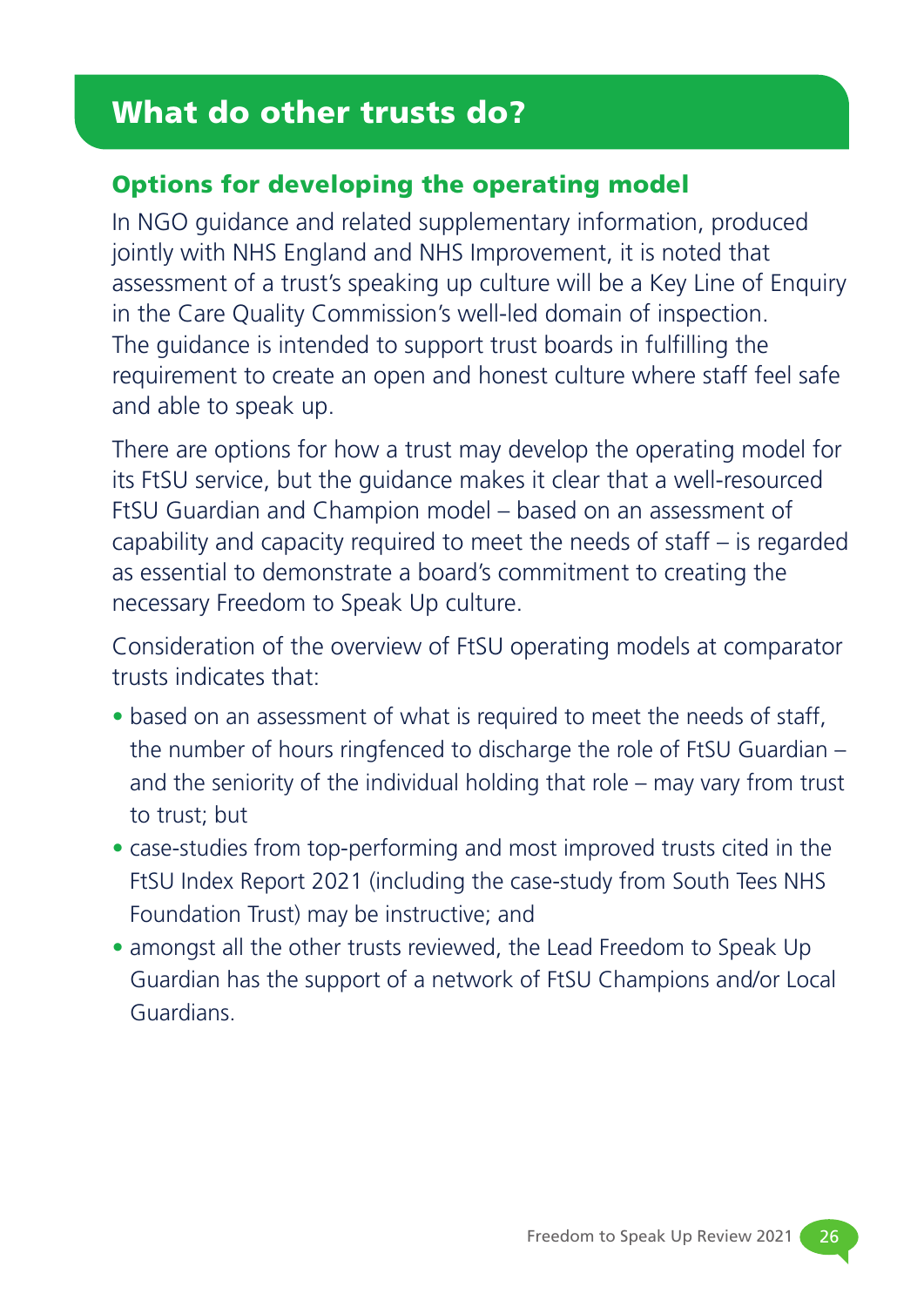# Conclusion

This report on the key findings of the Freedom to Speak Up Review 2021 will be submitted to the Oxford University Hospitals NHS Foundation Trust Board.

### OUH Freedom to Speak Up Review 2021 Core Project Team

**Eileen Walsh**, Chief Assurance Officer

**Claire Flint**, Non-Executive Director

**Dr Taffy Makaya**, Interim Lead Guardian for Freedom to Speak Up

**Lauren Campbell**, Local Guardian

**Tendai Guti**, Interim Guardian

**Susan Polywka**, Project Manager

**Matt Akid**, Director of Communications and Engagement